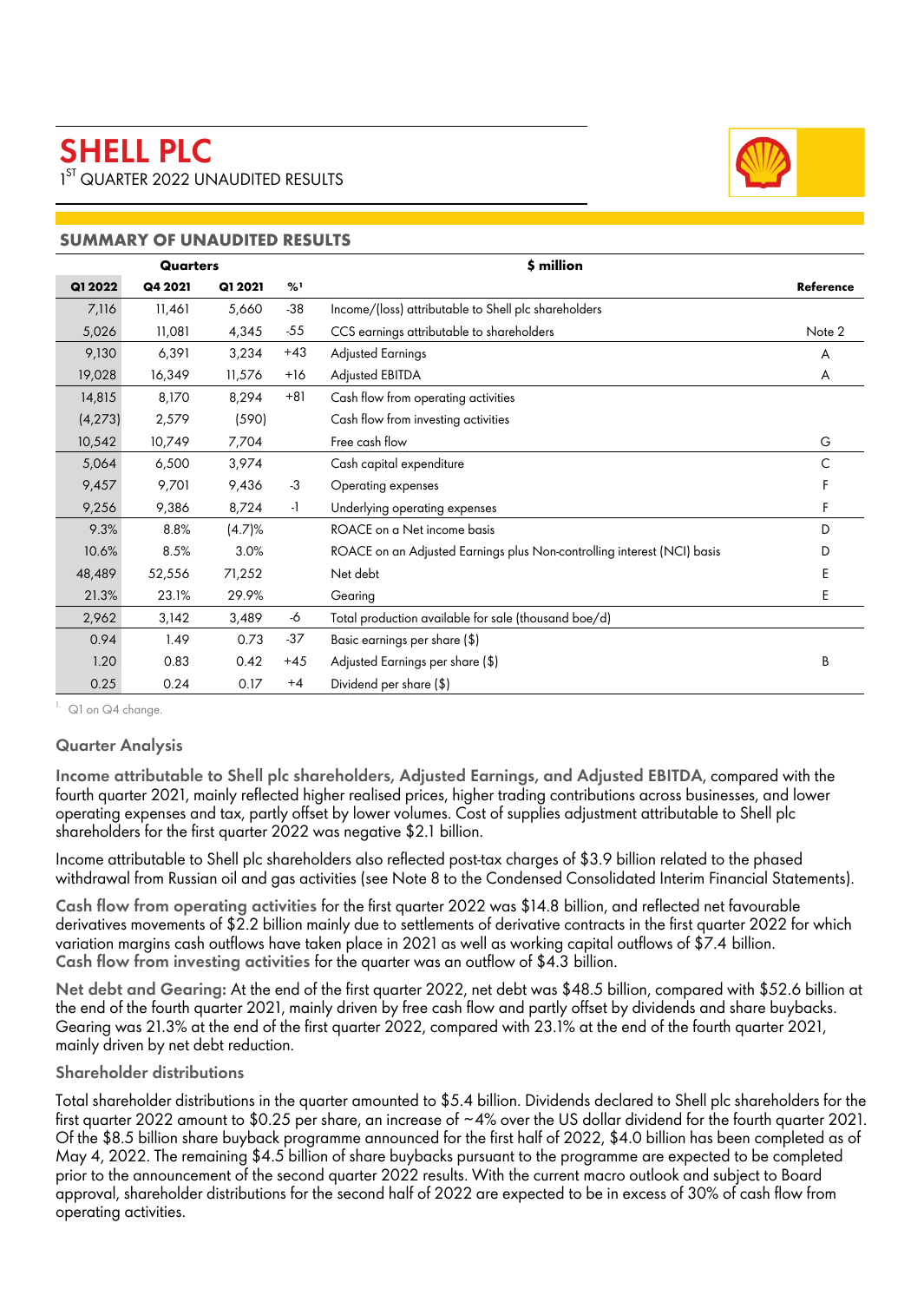#### Resegmentation

With effect from 2022, our reporting segments consist of Integrated Gas, Upstream, Marketing, Chemicals and Products, Renewables and Energy Solutions, and Corporate, reflecting the way Shell reviews and assesses its performance. Comparative information has been revised.

This announcement, together with supplementary financial and operational disclosure and a separate press release for this quarter, is available at www.shell.com/investors<sup>1</sup>.

<sup>1.</sup> Not incorporated by reference.

### **FIRST QUARTER 2022 PORTFOLIO DEVELOPMENTS**

#### **Intent to withdraw from Russian oil and gas activities**

We refer to Note 8 to the Condensed Consolidated Interim Financial Statements.

### **Integrated Gas**

In March 2022, we announced that production has started on Block 22 and NCMA-4 in the North Coast Marine Area in Trinidad and Tobago.

#### **Upstream**

In March 2022, we announced that production has started at PowerNap, a subsea development in the US Gulf of Mexico.

In April 2022, we announced that we have signed the production-sharing contract (PSC) to formally acquire a 25% stake in the Atapu Field in Brazil.

In May 2022, we announced the start of production of the FPSO Guanabara in the Mero field, in the offshore Santos Basin in Brazil.

#### **Chemicals and Products**

In January 2022, we completed the sale of our interest in Deer Park Refining Limited Partnership in the USA.

In February 2022, we announced a non-binding offer to purchase all remaining common units held by the public representing limited partner interests in Shell Midstream Partners, L.P.

#### **Renewables and Energy Solutions**

In January 2022, we announced that Shell and ScottishPower won bids to develop 5 GW of floating wind power in the UK.

In January 2022, we started up a power-to-hydrogen electrolyser with 20 MW production capacity in China.

In February 2022, we completed the acquisition of online energy retailer Powershop Australia.

In February 2022, we announced that Atlantic Shores Offshore Wind, our joint venture with EDF Renewables North America, became the provisional winner of Block OCS-0541 in the New York Bight offshore wind auction.

In April 2022, we signed an agreement with Actis Solenergi Limited to acquire 100% of Solenergi Power Private Limited and with it, the Sprng Energy group of companies in India.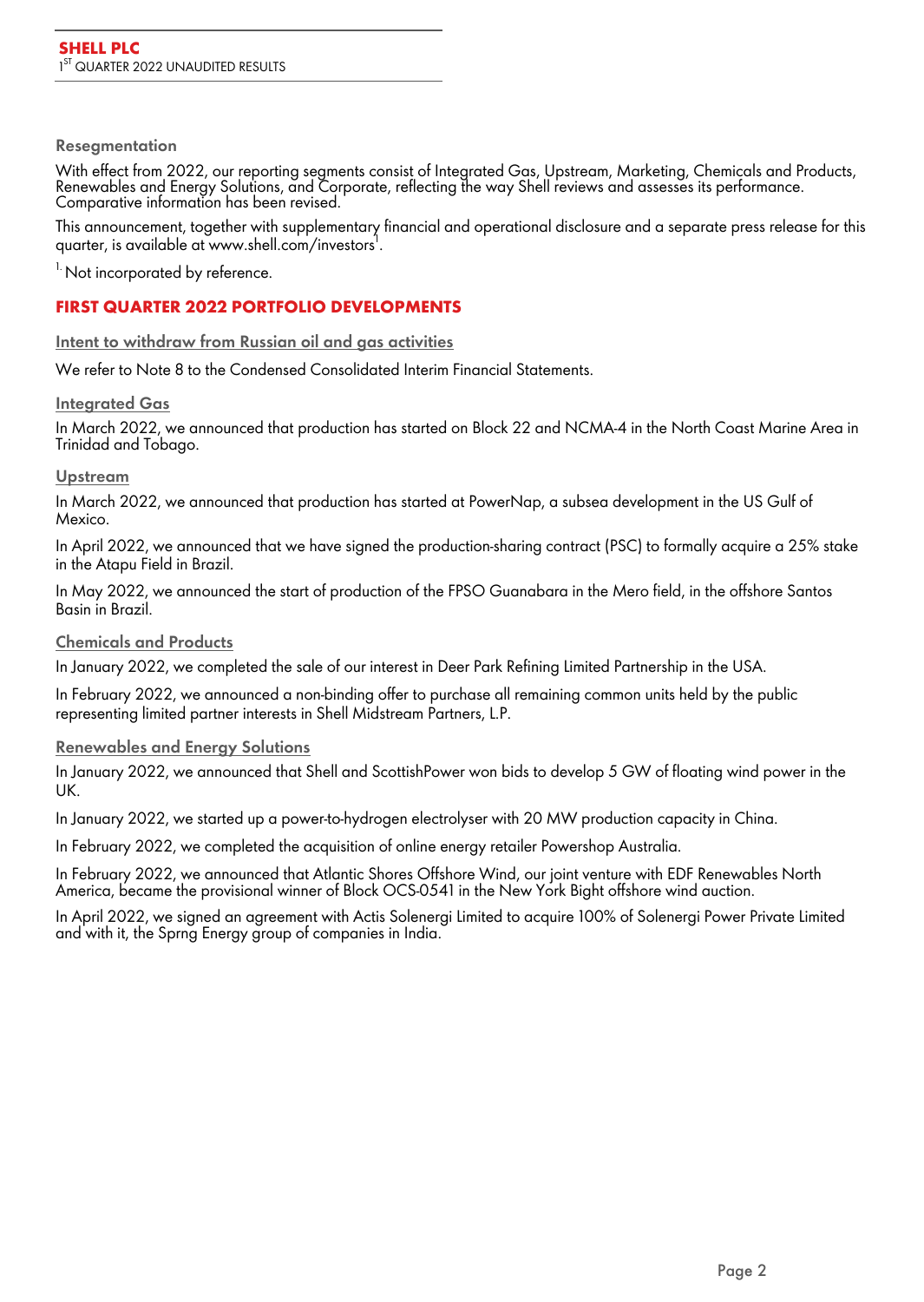# **PERFORMANCE BY SEGMENT**

#### **INTEGRATED GAS**

| Quarters |         |         |               | \$ million                                                |           |  |
|----------|---------|---------|---------------|-----------------------------------------------------------|-----------|--|
| Q1 2022  | Q4 2021 | Q1 2021 | $\frac{9}{6}$ |                                                           | Reference |  |
| 3,079    | 4,771   | 2,452   | $-35$         | Segment earnings                                          |           |  |
| (1, 013) | 735     | 881     |               | Identified items                                          | A         |  |
| 4,093    | 4,036   | 1,570   | $+1$          | <b>Adjusted Earnings</b>                                  | A         |  |
| 6,315    | 6,091   | 3,423   | $+4$          | <b>Adjusted EBITDA</b>                                    | A         |  |
| 6,443    | 6,542   | 2,562   | $-2$          | Cash flow from operating activities                       |           |  |
| 863      | 1,014   | 897     |               | Cash capital expenditure                                  | C         |  |
| 120      | 154     | 192     | $-22$         | Liquids production available for sale (thousand b/d)      |           |  |
| 4,504    | 4,777   | 5,019   | -6            | Natural gas production available for sale (million scf/d) |           |  |
| 896      | 978     | 1,057   | -8            | Total production available for sale (thousand boe/d)      |           |  |
| 8.00     | 7.94    | 8.16    | $+1$          | LNG liquefaction volumes (million tonnes)                 |           |  |
| 18.29    | 16.72   | 16.38   | $+9$          | LNG sales volumes (million tonnes)                        |           |  |

 $1.$  Q1 on Q4 change.

The Integrated Gas segment includes liquefied natural gas (LNG), conversion of natural gas into gas-to-liquids (GTL) fuels and other products. The segment includes natural gas and liquids exploration and extraction, and the operation of the upstream and midstream infrastructure necessary to deliver gas and liquids to market as well as the marketing, trading and optimisation of LNG, including LNG as a fuel for heavy-duty vehicles.

#### Quarter Analysis

**Segment earnings and Adjusted Earnings**, compared with the fourth quarter 2021, mainly reflected higher realised prices (increase of \$676 million), partly offset by lower total oil and gas production (reduction of \$468 million). Trading and optimisation results for Integrated Gas were similar to the fourth quarter 2021, continuing to benefit from favourable conditions.

Identified items: First quarter 2022 segment earnings included charges of \$2,597 million related to the phased withdrawal from Russian oil and gas activities (see Note 8 to the Condensed Consolidated Interim Financial Statements), partly offset by gains of \$1,584 million due to the fair value accounting of commodity derivatives primarily due to gas price developments. As part of Shell's normal business, commodity derivative hedge contracts are entered into for mitigation of economic exposures on future purchases and sales. As these commodity derivatives are fair value accounted for, this creates an accounting mismatch over periods. See Reference A for further details.

Cash flow from operating activities for the quarter was primarily driven by Adjusted EBITDA and the positive impact of timing differences between cash flows of derivatives and physical transactions.

Total oil and gas production, compared with the fourth quarter 2021, decreased by 8% due to higher maintenance driven by Pearl GTL and Prelude, partly offset by lower maintenance in Trinidad and Tobago. LNG liquefaction volumes increased by 1% due to higher feedgas supply coupled with lower maintenance.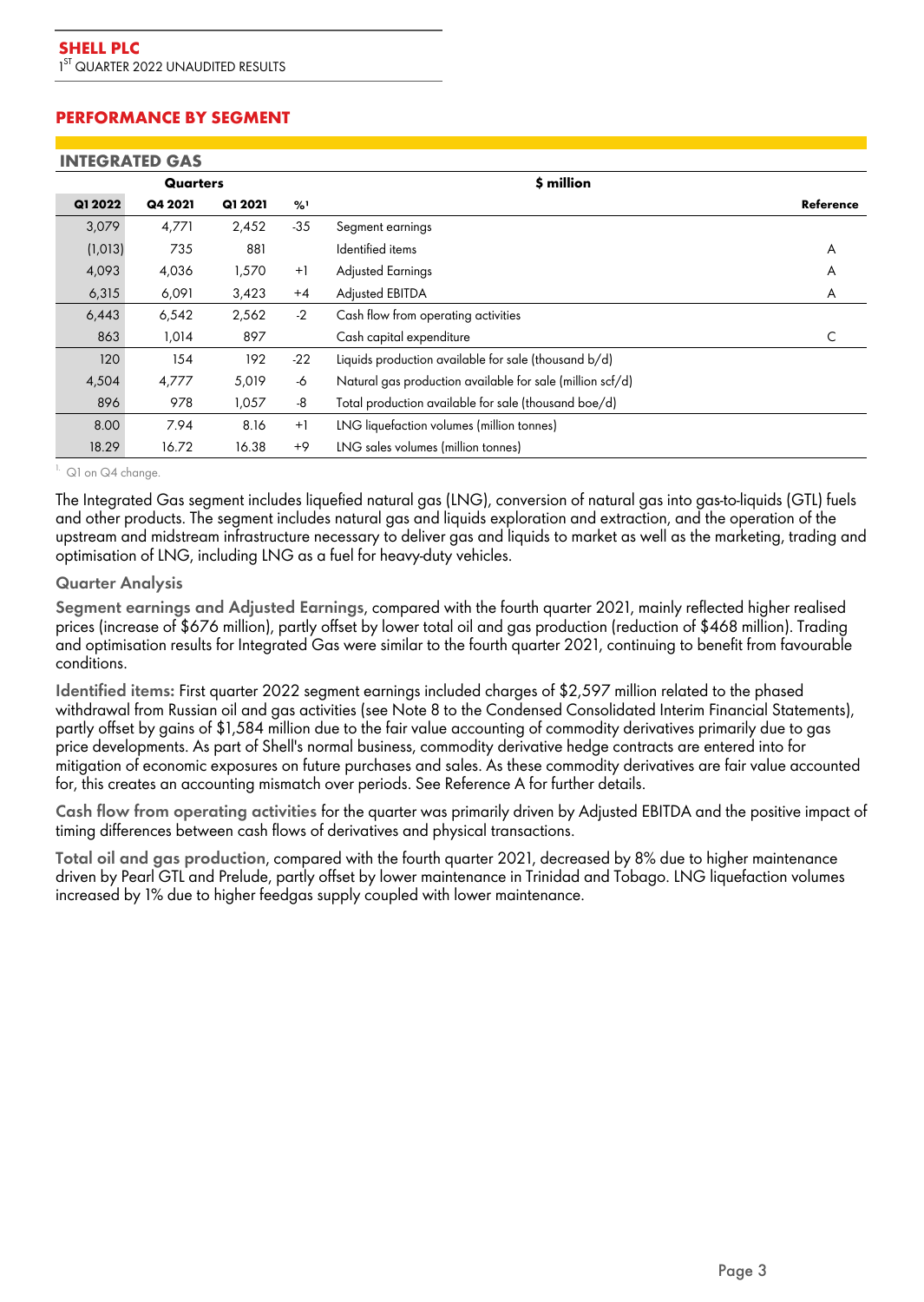|         | <b>UPSTREAM</b> |         |       |                                                           |           |  |  |  |
|---------|-----------------|---------|-------|-----------------------------------------------------------|-----------|--|--|--|
|         | Quarters        |         |       | \$ million                                                |           |  |  |  |
| Q1 2022 | Q4 2021         | Q1 2021 | %1    |                                                           | Reference |  |  |  |
| 3,095   | 4,914           | 912     | $-37$ | Segment earnings                                          |           |  |  |  |
| (355)   | 2,077           | (21)    |       | Identified items                                          | A         |  |  |  |
| 3,450   | 2,838           | 933     | $+22$ | <b>Adjusted Earnings</b>                                  | A         |  |  |  |
| 8,977   | 8,446           | 5,260   | $+6$  | <b>Adjusted EBITDA</b>                                    | A         |  |  |  |
| 5,964   | 6,974           | 3.891   | -14   | Cash flow from operating activities                       |           |  |  |  |
| 1,707   | 1,504           | 1,481   |       | Cash capital expenditure                                  | C         |  |  |  |
| 1,403   | 1,456           | 1,557   | $-4$  | Liquids production available for sale (thousand b/d)      |           |  |  |  |
| 3,606   | 3,799           | 4,728   | $-5$  | Natural gas production available for sale (million scf/d) |           |  |  |  |
| 2,025   | 2,110           | 2.372   | $-4$  | Total production available for sale (thousand boe/d)      |           |  |  |  |

 $1.$  Q1 on Q4 change.

The Upstream segment includes exploration and extraction of crude oil, natural gas and natural gas liquids. It also markets and transports oil and gas, and operates the infrastructure necessary to deliver them to the market.

#### Quarter Analysis

Segment earnings and Adjusted Earnings, compared with the fourth quarter 2021, mainly reflected higher realised oil prices (increase of \$893 million), partly offset by lower volumes (reduction of \$655 million).

Identified items: First quarter 2022 segment earnings included charges of \$433 million related to the phased withdrawal from Russian oil and gas activities (see Note 8 to the Condensed Consolidated Interim Financial Statements) and losses of \$265 million due to the fair value accounting of commodity derivatives, partly offset by a \$330 million gain related to the impact of the strengthening Brazilian real on a deferred tax position. In the fourth quarter 2021, segment earnings included a gain of \$3,028 million related to the sale of assets (mainly related to the sale of the Permian business in the USA), partly offset by impairment charges of \$407 million and legal provisions of \$287 million. See Reference A for further details.

Cash flow from operating activities for the quarter was primarily driven by Adjusted EBITDA, partly offset by tax paid and negative working capital movements.

Total production, compared with the fourth quarter 2021, decreased due to the impact of divestments, mainly related to the Permian business in the USA, and lower demand due to a milder winter, partly offset by the recovery from Hurricane Ida impact and lower maintenance.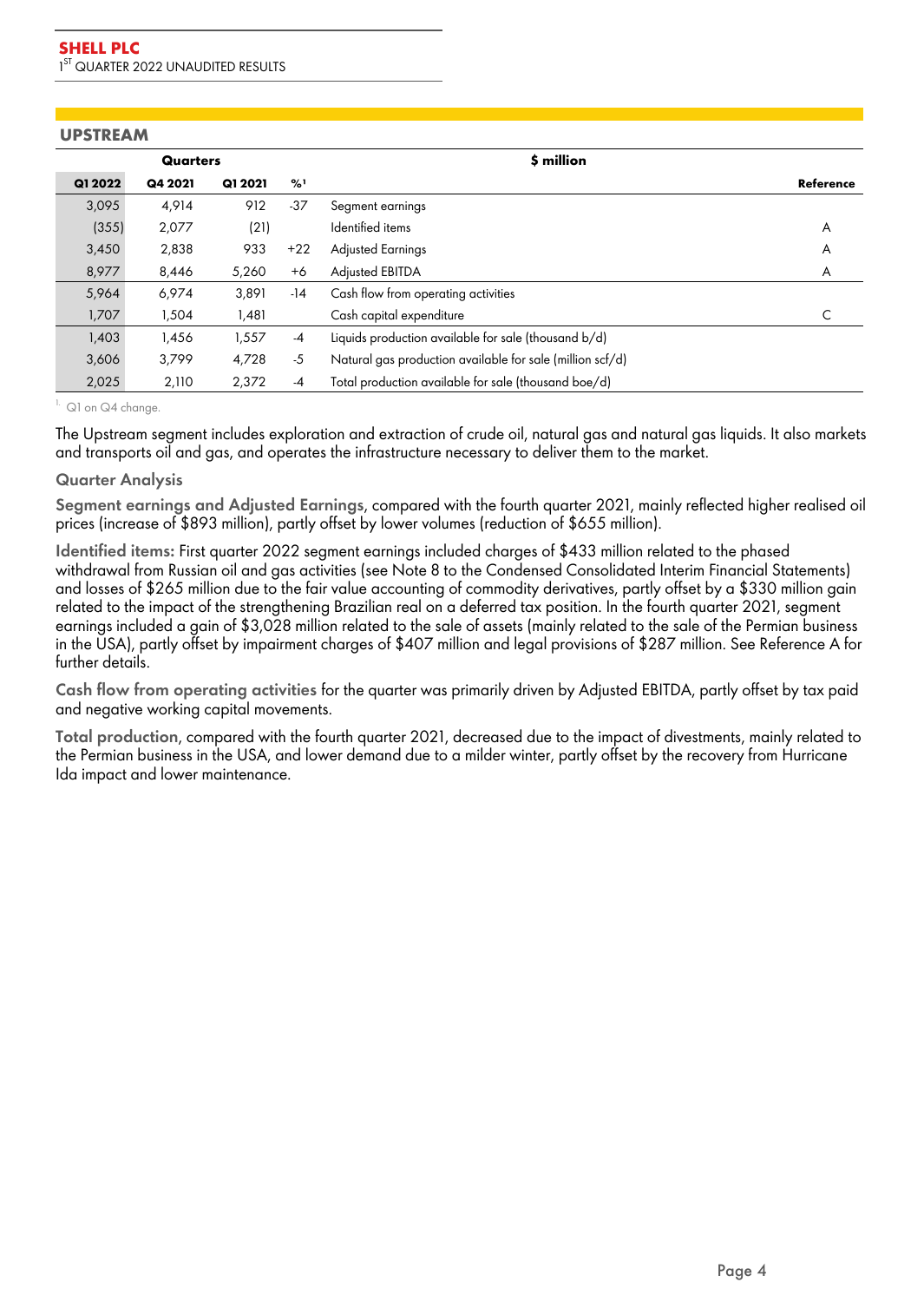#### **MARKETING**

| <b>Quarters</b> |         |         |        | \$ million                             |           |
|-----------------|---------|---------|--------|----------------------------------------|-----------|
| Q1 2022         | Q4 2021 | Q1 2021 | %'     |                                        | Reference |
| 165             | 471     | 656     | -65    | Segment earnings <sup>2</sup>          |           |
| (572)           | (140)   | (147)   |        | Identified items                       | A         |
| 737             | 611     | 802     | $+21$  | Adjusted Earnings <sup>2</sup>         | A         |
| 1,323           | 1,125   | 1.426   | $+18$  | Adjusted EBITDA <sup>2</sup>           | A         |
| (530)           | 1,218   | 826     | $-144$ | Cash flow from operating activities    |           |
| 473             | 829     | 383     |        | Cash capital expenditure               |           |
| 2,372           | 2,522   | 2,220   | -6     | Marketing sales volumes (thousand b/d) |           |

Q1 on Q4 change.

2. Segment earnings, Adjusted Earnings and Adjusted EBITDA are presented on a CCS basis (see Note 2).

The Marketing segment comprises the Mobility, Lubricants, and Sectors & Decarbonisation businesses. The Mobility business operates Shell's retail network including electric vehicle charging services. The Lubricants business produces, markets and sells lubricants for road transport, and machinery used in manufacturing, mining, power generation, agriculture and construction. The Sectors & Decarbonisation business sells fuels, speciality products and services including low-carbon energy solutions to a broad range of commercial customers including the aviation, shipping, commercial road transport and agricultural sectors.

#### Quarter Analysis

Segment earnings and Adjusted Earnings, compared with the fourth quarter 2021, reflected lower operating expenses (reduction of \$135 million, excluding identified items). Marketing margins are in line with the fourth quarter 2021.

Identified items: First quarter 2022 segment earnings included charges of \$594 million related to the phased withdrawal from Russian oil and gas activities (see Note 8 to the Condensed Consolidated Interim Financial Statements).

Cash flow from operating activities for the quarter was primarily driven by working capital outflows of \$1,943 million, partly offset by Adjusted EBITDA, and non-cash cost-of-sales adjustments of \$268 million. Compared with the fourth quarter 2021, cash flow from operating activities mainly reflected unfavourable working capital movements of \$2,469 million, partly offset by favourable non-cash cost-of-sales adjustments of \$230 million, and favourable movements in Adjusted EBITDA.

Marketing sales volumes, compared with the fourth quarter 2021, decreased mainly due to seasonal effects in Mobility, partly offset by higher volumes in Lubricants.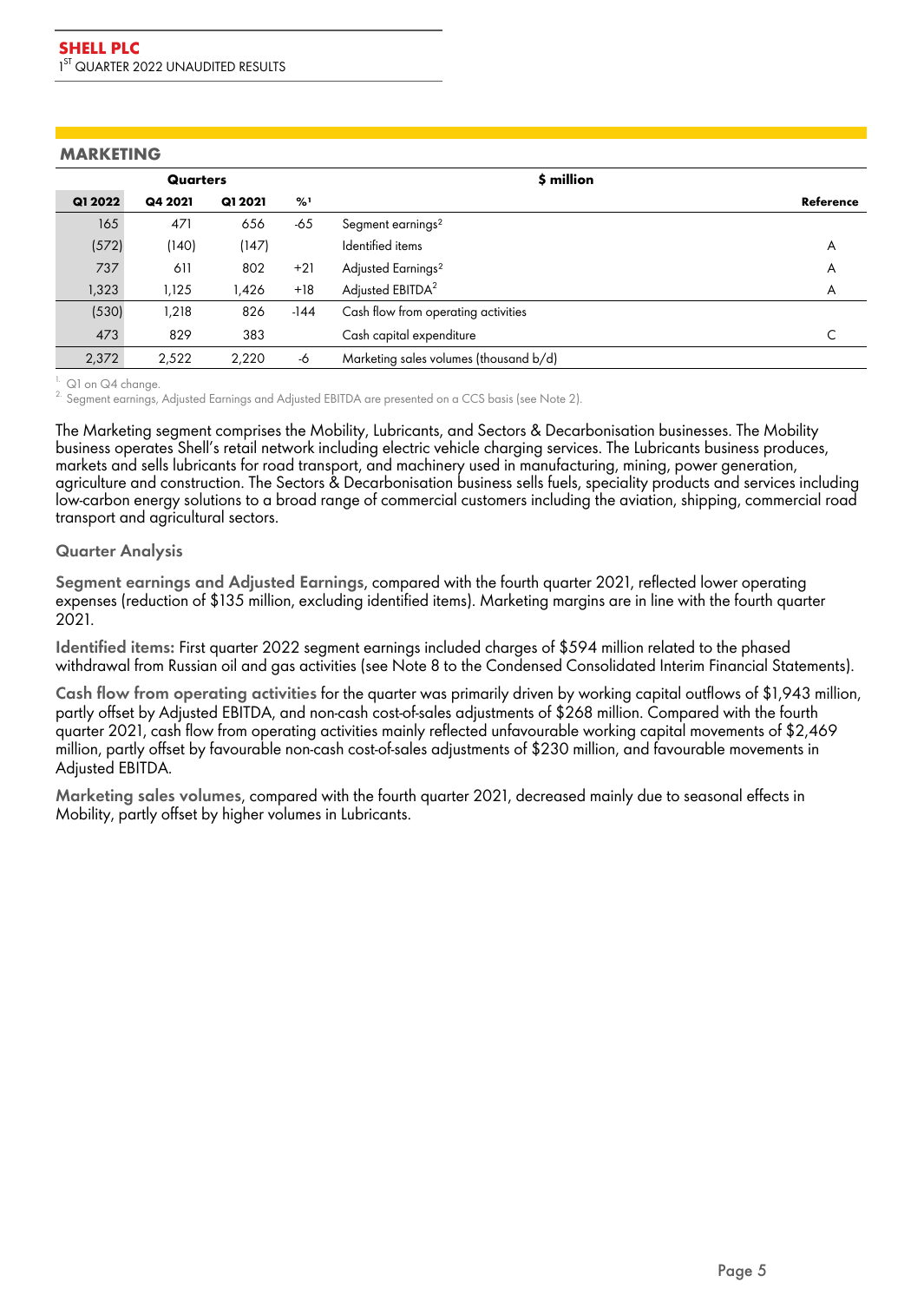| Quarters |          |         |         | \$ million                                      |           |  |  |
|----------|----------|---------|---------|-------------------------------------------------|-----------|--|--|
| Q1 2022  | Q4 2021  | Q1 2021 | %1      |                                                 | Reference |  |  |
| 1,072    | (3)      | 660     | +35,066 | Segment earnings <sup>2</sup>                   |           |  |  |
| (96)     | 127      | (121)   |         | Identified items                                | A         |  |  |
| 1,168    | (130)    | 781     | +999    | Adjusted Earnings <sup>2</sup>                  | A         |  |  |
| 2,006    | 741      | 1.704   | $+171$  | Adjusted EBITDA <sup>2</sup>                    | A         |  |  |
| 3,673    | (1, 572) | 377     | $+334$  | Cash flow from operating activities             |           |  |  |
| 998      | 1,410    | 1,018   |         | Cash capital expenditure                        |           |  |  |
| 1,397    | 1,348    | 1,751   | $+4$    | Refinery processing intake (thousand b/d)       |           |  |  |
| 1,598    | 1.929    | 1.944   | $-17$   | Refining & Trading sales volumes (thousand b/d) |           |  |  |
| 3,330    | 3.475    | 3.583   | $-4$    | Chemicals sales volumes (thousand tonnes)       |           |  |  |

#### **CHEMICALS AND PRODUCTS**

Q1 on Q4 change.

2. Segment earnings, Adjusted Earnings and Adjusted EBITDA are presented on a CCS basis (see Note 2).

The Chemicals and Products segment includes chemicals manufacturing plants with their own marketing network, and refineries which turn crude oil and other feedstocks into a range of oil products which are moved and marketed around the world for domestic, industrial and transport use. The segment also includes the Pipeline business, Trading of crude oil, oil products and petrochemicals, and Oil Sands activities (the extraction of bitumen from mined oil sands and its conversion into synthetic crude oil).

#### Quarter Analysis

Segment earnings and Adjusted Earnings, compared with the fourth quarter 2021, reflected higher Refining and Trading margins (increase of \$1,127 million), and favourable deferred tax movements, partly offset by higher operating expenses (increase of \$119 million, excluding identified items). Adjusted Earnings for the first quarter were \$31 million for Chemicals and \$1,137 million for Products.

Identified items: First quarter 2022 segment earnings included charges of \$233 million due to the fair value accounting of commodity derivatives, and impairment charges of \$46 million. These were partly offset by net gains of \$108 million related to the sale of assets, and a gain of \$96 million related to the remeasurement of redundancy and restructuring costs. See Reference A for further details.

Cash flow from operating activities for the quarter was primarily driven by Adjusted EBITDA, and non-cash cost-ofsales adjustments of \$2,594 million, partly offset by working capital outflows of \$1,065 million, and cash outflows related to commodity derivatives. Compared with the fourth quarter 2021, cash flow from operating activities mainly reflected favourable working capital movements of \$2,133 million, non-cash cost-of-sales adjustments of \$2,110 million, and favourable movements in Adjusted EBITDA.

Chemicals manufacturing plant utilisation was 78% compared with 75% in the fourth quarter 2021, due to lower turnarounds and lower unplanned maintenance.

Refinery utilisation was 71% compared with 68% in the fourth quarter 2021, also due to lower turnarounds and lower unplanned maintenance.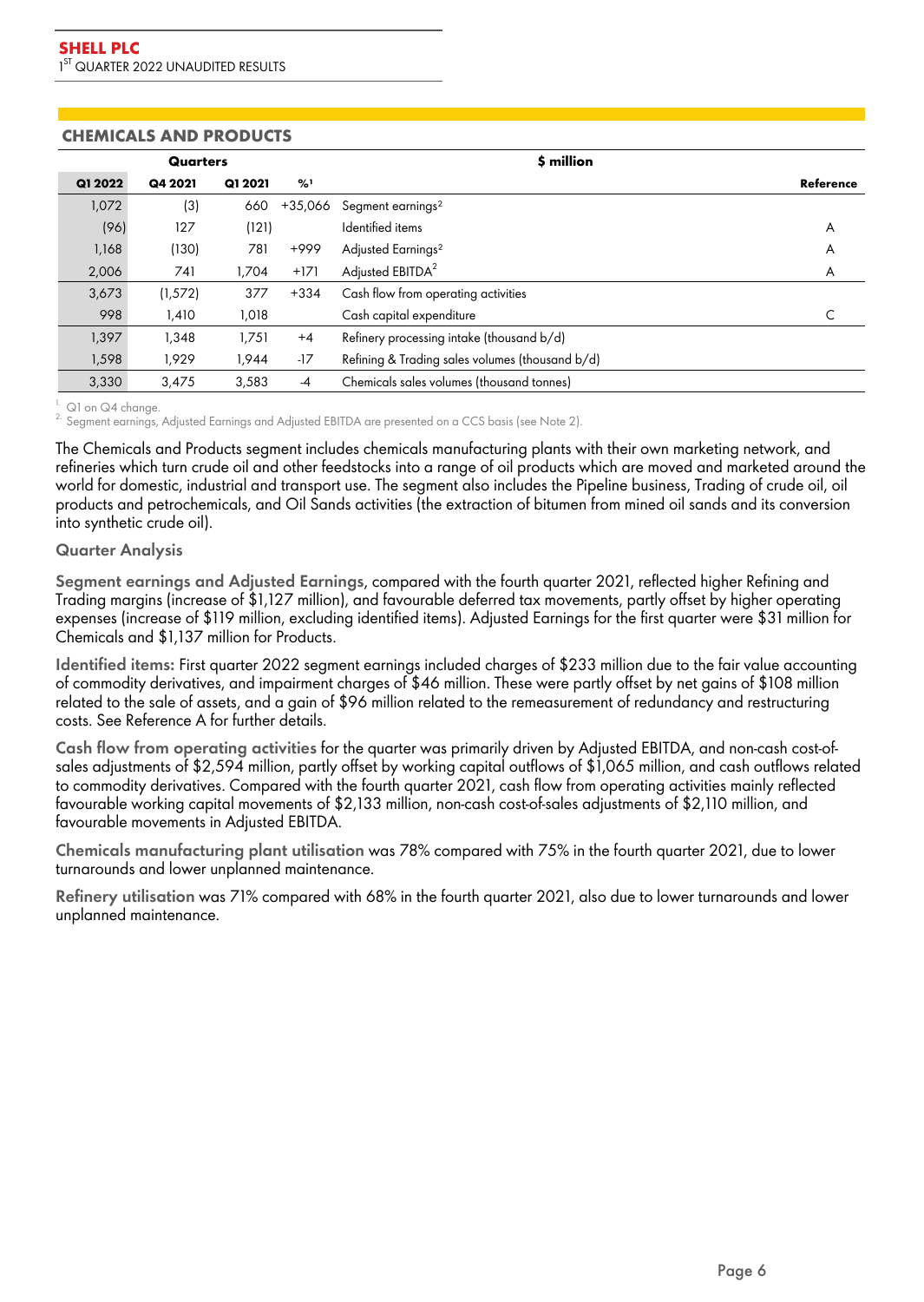| Quarters |          |         |        | \$ million                                                               |           |  |  |  |
|----------|----------|---------|--------|--------------------------------------------------------------------------|-----------|--|--|--|
| Q1 2022  | Q4 2021  | Q1 2021 | %1     |                                                                          | Reference |  |  |  |
| (1, 536) | 1,894    | 282     | -181   | Segment earnings                                                         |           |  |  |  |
| (1,880)  | 1,851    | 384     |        | Identified items                                                         | A         |  |  |  |
| 344      | 43       | (102)   | +697   | <b>Adjusted Earnings</b>                                                 | A         |  |  |  |
| 521      | 80       | (66)    | $+551$ | Adjusted EBITDA                                                          | A         |  |  |  |
| (459)    | (5, 236) | 160     | $+91$  | Cash flow from operating activities                                      |           |  |  |  |
| 985      | 1,617    | 168     |        | Cash capital expenditure                                                 |           |  |  |  |
| 57       | 59       | 65      | $-4$   | External power sales (terawatt hours) <sup>2</sup>                       |           |  |  |  |
| 257      | 249      | 261     | $+3$   | Sales of pipeline gas to end-use customers (terawatt hours) <sup>3</sup> |           |  |  |  |

#### **RENEWABLES AND ENERGY SOLUTIONS**

 $\frac{1}{2}$ . Q1 on Q4 change.

Physical power sales to third parties; excluding financial trades and physical trade with brokers, investors, financial institutions, trading platforms, and wholesale traders.

<sup>3.</sup> Physical natural gas sales to third parties; excluding financial trades and physical trade with brokers, investors, financial institutions, trading platforms, and wholesale traders. Excluding sales of natural gas by other segments and LNG sales.

The Renewables and Energy Solutions segment includes Shell's Integrated Power activities, comprising electricity generation, marketing, trading and optimisation of power and pipeline gas, and digitally enabled customer solutions. The segment also includes production and marketing of hydrogen, development of commercial carbon capture & storage hubs, trading of carbon credits and investment in nature-based projects that avoid or reduce carbon.

#### **Quarter Analysis**

**Segment earnings and Adjusted Earnings**, compared with the fourth quarter 2021, reflected higher trading and optimisation margins for gas and power, due to the exceptional market environment, particularly in Europe, as well as seasonality, partly offset by favourable deferred tax movements in the fourth quarter 2021.

Identified items: First quarter 2022 segment earnings included net charges of \$1,608 million due to the fair value accounting of commodity derivatives and charges of \$272 million related to the phased withdrawal from Russian oil and gas activities (see Note 8 to the Condensed Consolidated Interim Financial Statements). As part of Shell's normal business, commodity derivative hedge contracts are entered into for mitigation of economic exposures on future purchases, sales and inventory. As these commodity derivatives are fair value accounted for, this creates an accounting mismatch over periods. See Reference A for further details.

**Cash flow from operating activities** for the first quarter 2022 mainly reflected working capital outflows, partly offset by net cash inflows related to derivatives and Adjusted EBITDA. The net cash outflow in the fourth quarter 2021 is mainly a reversal of derivatives movements from the third quarter 2021.

#### **Additional Growth Measures**

| Quarters |         |                  |                            |                                                                  |
|----------|---------|------------------|----------------------------|------------------------------------------------------------------|
| Q1 2022  | Q4 2021 | Q1 2021          | $\frac{9}{6}$ <sup>1</sup> |                                                                  |
|          |         |                  |                            | Renewable power generation capacity (gigawatt):                  |
| 1.0      | 1.2     |                  |                            | 1.2 $-18$ - In operation <sup>2</sup>                            |
| 3.6      | 3.4     | $2.2\phantom{0}$ |                            | $+6$ - Under construction and/or committed for sale <sup>3</sup> |

 $\frac{1}{2}$ . Q1 on Q4 change.

Shell's equity share of renewable generation capacity post commercial operation date.

3. Shell's equity share of renewable generation capacity under construction and/or committed for sale under long-term offtake agreements (PPA).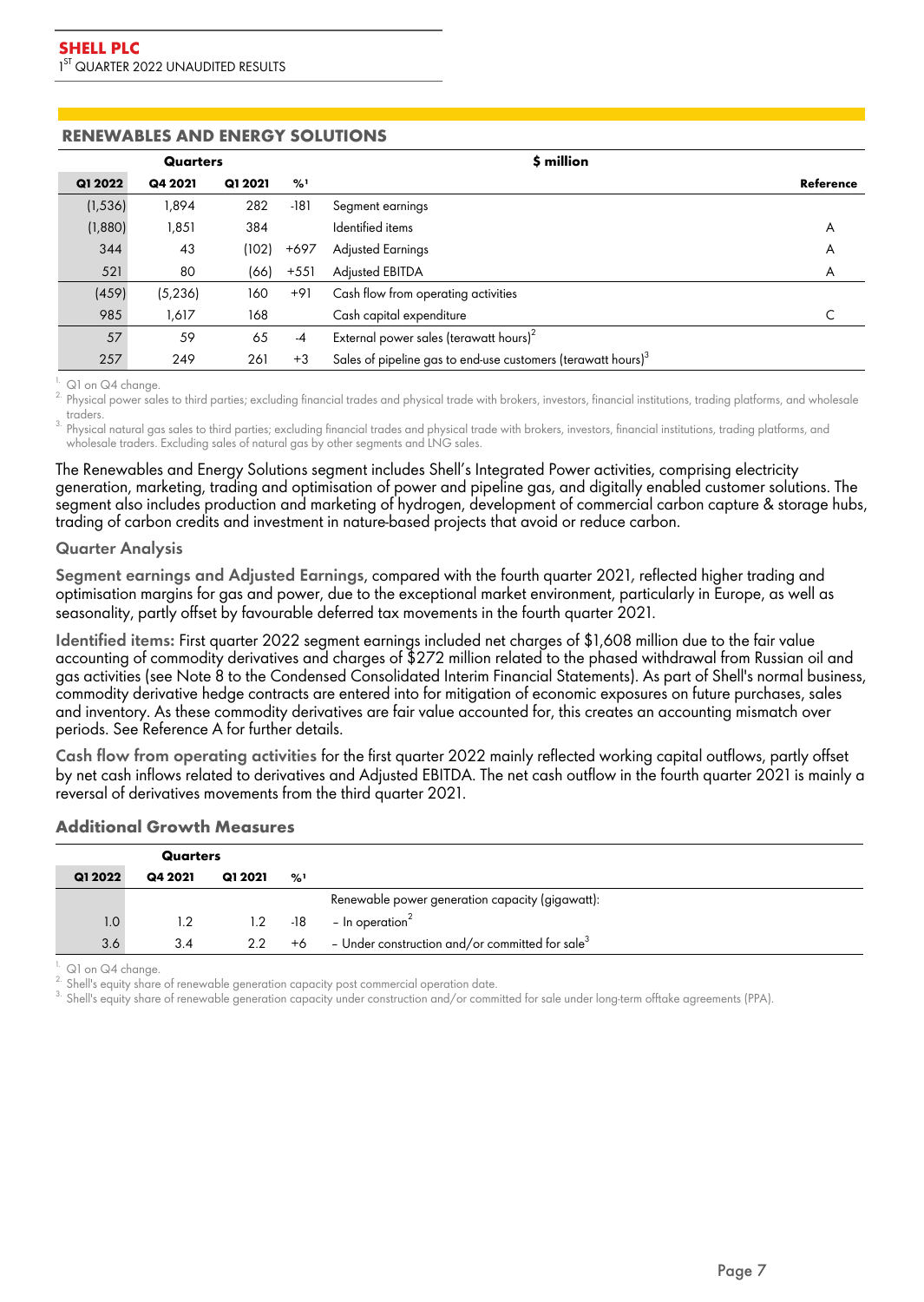#### **CORPORATE**

| <b>Quarters</b> |         |         |                                         | \$ million |           |
|-----------------|---------|---------|-----------------------------------------|------------|-----------|
| Q1 2022         | Q4 2021 | Q1 2021 |                                         |            | Reference |
| (736)           | (859)   |         | (531) Segment earnings                  |            |           |
| (187)           | 30      | 134     | Identified items                        |            | A         |
| (548)           | (889)   |         | (666) Adjusted Earnings                 |            | Α         |
| (114)           | (133)   |         | (173) Adjusted EBITDA                   |            | Α         |
| (277)           | 245     |         | 478 Cash flow from operating activities |            |           |

The Corporate segment covers the non-operating activities supporting Shell, comprising Shell's holdings and treasury organisation, its self-insurance activities and its headquarters and central functions. All finance expense and income and related taxes are included in Corporate segment earnings rather than in the earnings of business segments.

#### Quarter Analysis

Segment earnings and Adjusted Earnings, compared with the fourth quarter 2021, reflected lower net interest expense and favourable movements in tax credits.

Identified items: First quarter 2022 segment earnings included a loss of \$186 million from the deferred tax impact of the strengthening Brazilian real on financing positions, which is part of identified items (see Reference A).

# **OUTLOOK FOR THE SECOND QUARTER 2022**

Integrated Gas production is expected to be approximately 910 - 960 thousand boe/d.

LNG liquefaction volumes are expected to be approximately 7.4 - 8.0 million tonnes.

The outlook for the second quarter 2022 reflects the derecognition of Sakhalin-related volumes (a reduction of 0.8 million tonnes in LNG liquefaction volumes compared with the first quarter 2022).

Upstream production is expected to be approximately 1,750 - 1,950 thousand boe/d in the second quarter 2022. Production is expected to be lower than in the first quarter 2022 due to lower seasonal gas demand and increased scheduled maintenance mainly in the US Gulf of Mexico.

Marketing sales volumes are expected to be approximately 2,300 - 2,800 thousand b/d.

Refinery utilisation is expected to be approximately 65% - 73%.

Chemicals manufacturing plant utilisation is expected to be approximately 69% - 77%.

Utilisation for both refineries and chemicals manufacturing plants in the second quarter 2022 is expected to be impacted by scheduled turnarounds and maintenance.

Chemicals sales volumes are expected to be approximately 3,100 - 3,500 thousand tonnes.

Corporate Adjusted Earnings are expected to be a net expense of approximately \$550 - \$650 million in the second quarter 2022 and a net expense of approximately \$2,200 - \$2,600 million for the full year 2022. This excludes the impact of currency exchange rate effects.

#### **FORTHCOMING EVENTS**

The Annual ESG Update is scheduled on May 10, 2022. The Annual General Meeting is scheduled on May 24, 2022. Second quarter 2022 and half year results and dividends are scheduled to be announced on July 28, 2022. Third quarter 2022 results and dividends are scheduled to be announced on October 27, 2022.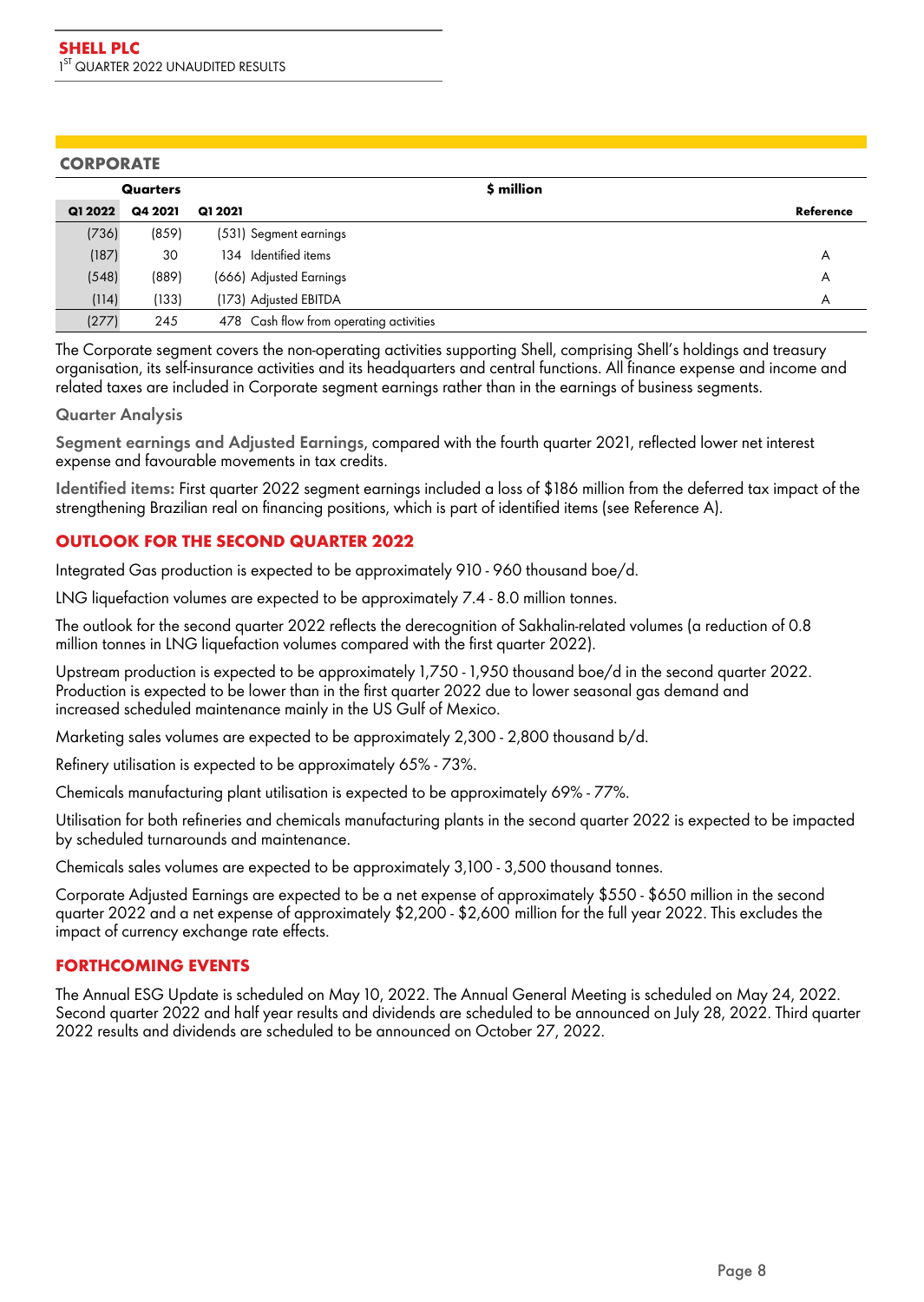# **UNAUDITED CONDENSED CONSOLIDATED INTERIM FINANCIAL STATEMENTS**

#### **CONSOLIDATED STATEMENT OF INCOME**

|         | Quarters |         | \$ million                                                     |
|---------|----------|---------|----------------------------------------------------------------|
| Q1 2022 | Q4 2021  | Q1 2021 |                                                                |
| 84,204  | 85,280   | 55,665  | Revenue <sup>1, 4</sup>                                        |
| (303)   | 975      | 995     | Share of profit of joint ventures and associates <sup>4</sup>  |
| (737)   | 3,968    | 2,455   | Interest and other income/(expenses) <sup>2, 4</sup>           |
| 83,164  | 90,223   | 59,115  | Total revenue and other income/(expenses)                      |
| 55,657  | 56,566   | 34,369  | Purchases                                                      |
| 6,029   | 6,530    | 6,808   | Production and manufacturing expenses                          |
| 3,239   | 2,867    | 2,462   | Selling, distribution and administrative expenses <sup>4</sup> |
| 189     | 304      | 166     | Research and development                                       |
| 269     | 280      | 285     | Exploration                                                    |
| 6,295   | 6,445    | 5,896   | Depreciation, depletion and amortisation <sup>4</sup>          |
| 711     | 963      | 892     | Interest expense                                               |
| 72,388  | 73,954   | 50,878  | Total expenditure                                              |
| 10,776  | 16,269   | 8,237   | Income/(loss) before taxation                                  |
| 3,457   | 4,665    | 2,453   | Taxation charge/(credit)                                       |
| 7,319   | 11,604   | 5,784   | Income/(loss) for the period <sup>1</sup>                      |
| 203     | 144      | 124     | Income/(loss) attributable to non-controlling interest         |
| 7,116   | 11,461   | 5,660   | Income/(loss) attributable to Shell plc shareholders           |
| 0.94    | 1.49     | 0.73    | Basic earnings per share $(\text{$\frac{1}{2}$})^3$            |
| 0.93    | 1.48     | 0.72    | Diluted earnings per share $(\text{$\$})^3$                    |

<sup>1.</sup> See Note 2 "Segment information".

 $2\overline{2}$  See Note 7 "Other notes to the unaudited Condensed Consolidated Interim Financial Statements".

<sup>3.</sup> See Note 3 "Earnings per share".

4. See Note 8 "Intent to withdraw from Russian oil and gas activities".

# **CONSOLIDATED STATEMENT OF COMPREHENSIVE INCOME**

|         | Quarters |             | \$ million                                                                    |
|---------|----------|-------------|-------------------------------------------------------------------------------|
| Q1 2022 | Q4 2021  | Q1 2021     |                                                                               |
| 7,319   | 11,604   | 5.784       | Income/(loss) for the period                                                  |
|         |          |             | Other comprehensive income/(loss) net of tax:                                 |
|         |          |             | Items that may be reclassified to income in later periods:                    |
| 259     | (193)    | (852)       | - Currency translation differences                                            |
| (41)    | (11)     | (14)        | - Debt instruments remeasurements                                             |
| 267     | (129)    | 132         | - Cash flow hedging gains/(losses)                                            |
| 50      | 86       | 171         | - Net investment hedging gains/(losses)                                       |
| 212     | (1)      | (34)        | - Deferred cost of hedging                                                    |
| 190     | 59       | (56)        | - Share of other comprehensive income/(loss) of joint ventures and associates |
| 938     | (190)    | (652) Total |                                                                               |
|         |          |             | Items that are not reclassified to income in later periods:                   |
| 1,718   | 604      | 4,628       | - Retirement benefits remeasurements                                          |
| 24      | 121      | 40          | - Equity instruments remeasurements                                           |
| (74)    | 30       | (25)        | - Share of other comprehensive income/(loss) of joint ventures and associates |
| 1,668   | 755      | 4,643       | Total                                                                         |
| 2,606   | 564      | 3,991       | Other comprehensive income/(loss) for the period                              |
| 9,925   | 12,169   | 9,775       | Comprehensive income/(loss) for the period                                    |
| 218     | 118      | 121         | Comprehensive income/(loss) attributable to non-controlling interest          |
| 9,707   | 12,051   | 9,653       | Comprehensive income/(loss) attributable to Shell plc shareholders            |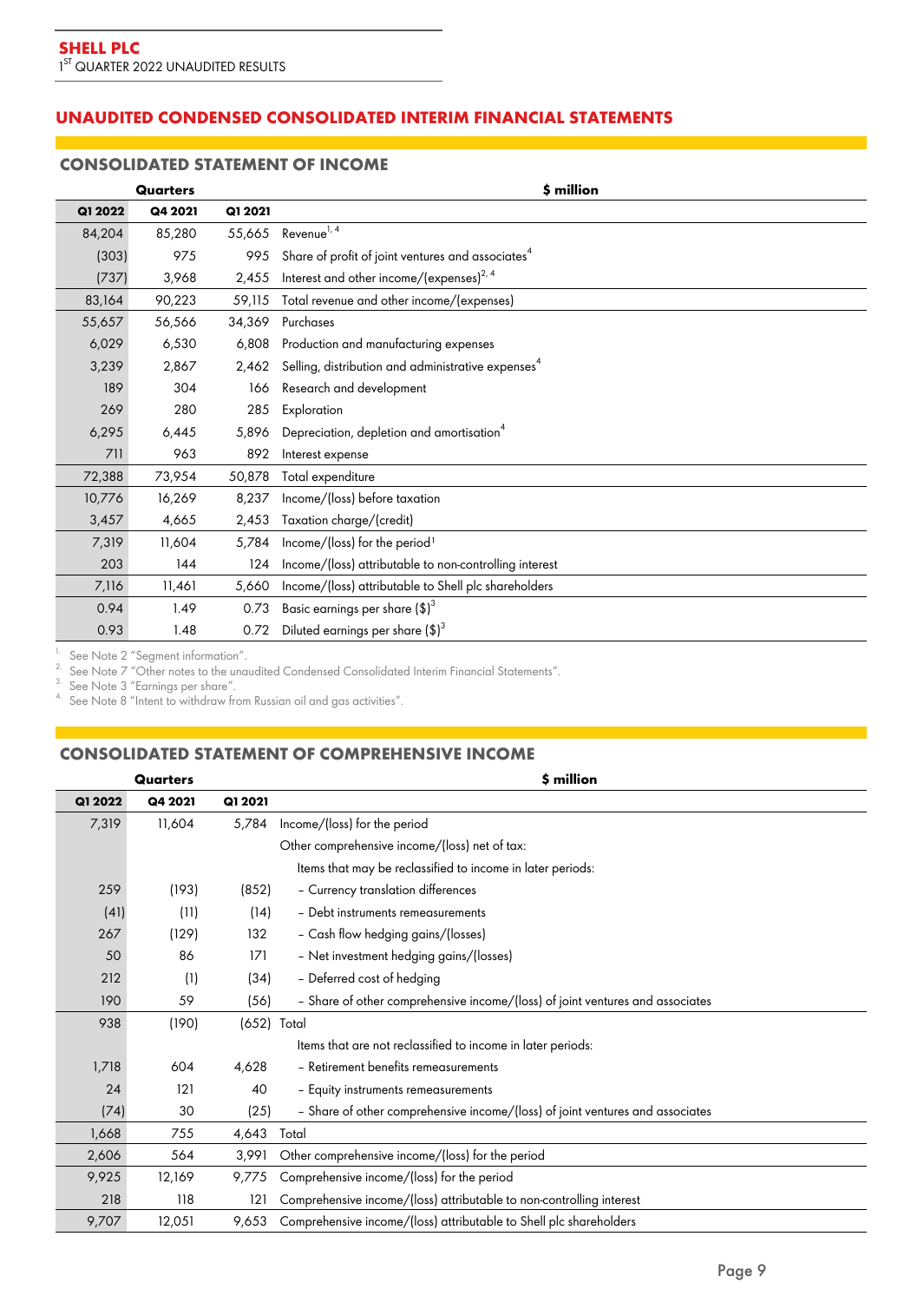# **CONDENSED CONSOLIDATED BALANCE SHEET**

**\$ million**

|                                                                                      | March 31, 2022 | December 31, 2021 |
|--------------------------------------------------------------------------------------|----------------|-------------------|
| <b>Assets</b>                                                                        |                |                   |
| <b>Non-current assets</b>                                                            |                |                   |
| Intangible assets                                                                    | 24,935         | 24,693            |
| Property, plant and equipment                                                        | 193,301        | 194,932           |
| Joint ventures and associates                                                        | 23,289         | 23,415            |
| Investments in securities                                                            | 3,550          | 3,797             |
| Deferred tax                                                                         | 11,420         | 12,426            |
| Retirement benefits <sup>1</sup>                                                     | 9,548          | 8,471             |
| Trade and other receivables                                                          | 6,218          | 7,065             |
| Derivative financial instruments <sup>2</sup>                                        | 705            | 815               |
|                                                                                      | 272,966        | 275,614           |
| <b>Current assets</b>                                                                |                |                   |
| Inventories                                                                          | 30,008         | 25,258            |
| Trade and other receivables                                                          | 63,481         | 53,208            |
| Derivative financial instruments <sup>2</sup>                                        | 18,708         | 11,369            |
| Cash and cash equivalents                                                            | 38,360         | 36,970            |
|                                                                                      | 150,557        | 126,805           |
| Assets classified as held for sale <sup>1</sup>                                      | 1,464          | 1,960             |
|                                                                                      | 152,021        | 128,765           |
| <b>Total assets</b>                                                                  | 424,987        | 404,379           |
| <b>Liabilities</b>                                                                   |                |                   |
| <b>Non-current liabilities</b>                                                       |                |                   |
| Debt                                                                                 | 79,021         | 80,868            |
| Trade and other payables                                                             | 2,516          | 2,075             |
| Derivative financial instruments <sup>2</sup>                                        | 1,551          | 887               |
| Deferred tax                                                                         | 13,021         | 12,547            |
| Retirement benefits <sup>1</sup>                                                     | 10,464         | 11,325            |
| Decommissioning and other provisions                                                 | 25,583         | 25,804            |
|                                                                                      | 132,156        | 133,506           |
| <b>Current liabilities</b>                                                           |                |                   |
| Debt                                                                                 | 7,027          | 8,218             |
| Trade and other payables                                                             | 71,741         | 63,173            |
| Derivative financial instruments <sup>2</sup>                                        | 26,496         | 16,311            |
| Income taxes payable                                                                 | 3,752          | 3,254             |
| Decommissioning and other provisions                                                 | 3,225          | 3,338             |
|                                                                                      | 112,241        | 94,294            |
| Liabilities directly associated with assets classified as held for sale <sup>1</sup> | 1,057          | 1,253             |
|                                                                                      | 113,298        | 95,547            |
| <b>Total liabilities</b>                                                             | 245,454        | 229,053           |
| Equity attributable to Shell plc shareholders                                        | 175,998        | 171,966           |
| Non-controlling interest                                                             | 3,535          | 3,360             |
| <b>Total equity</b>                                                                  | 179,533        | 175,326           |
| <b>Total liabilities and equity</b>                                                  | 424,987        | 404,379           |

<sup>1.</sup> See Note 7 "Other notes to the unaudited Condensed Consolidated Interim Financial Statements".

2. See Note 6 "Derivative financial instruments and debt excluding lease liabilities".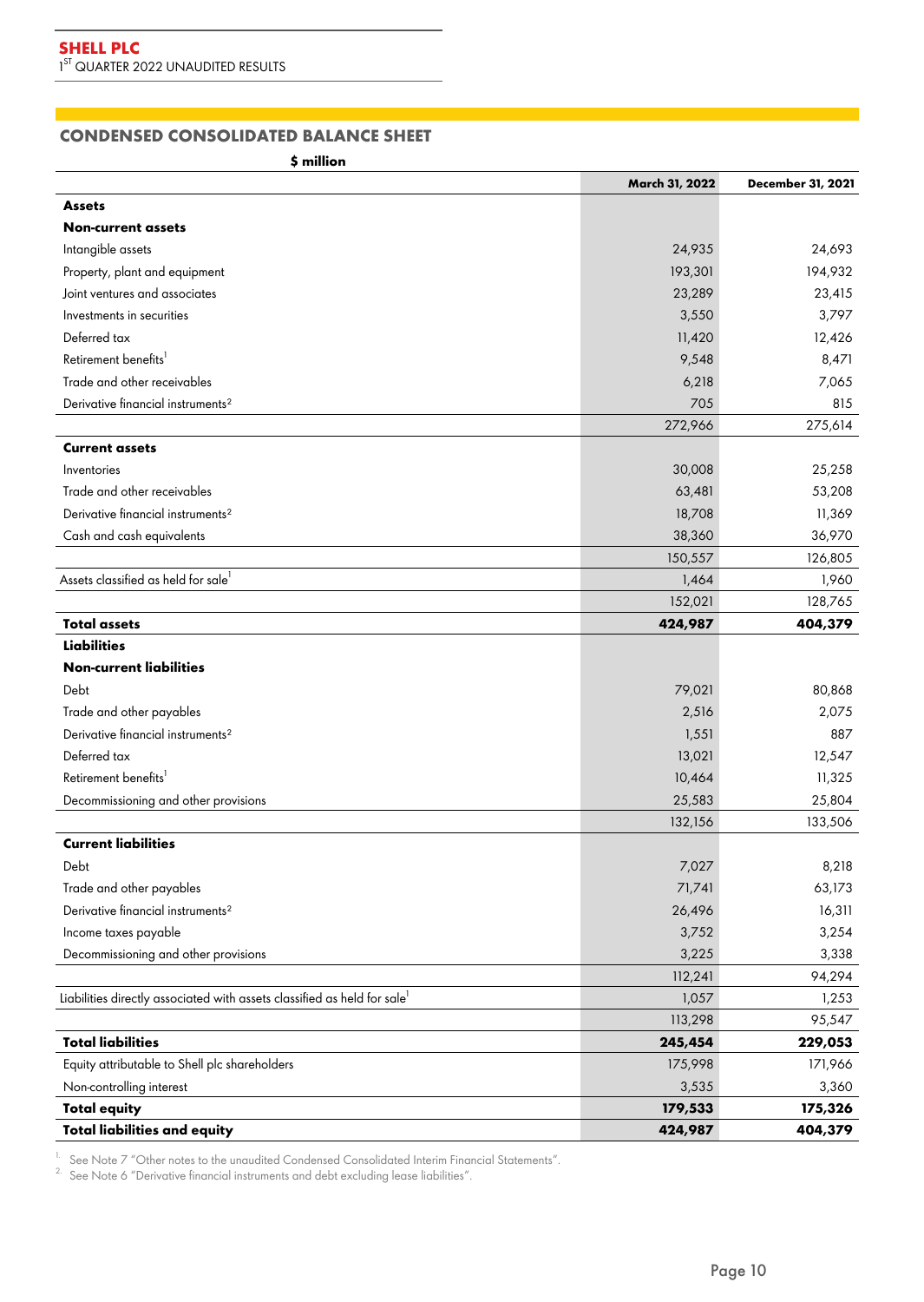# **CONSOLIDATED STATEMENT OF CHANGES IN EQUITY**

| \$ million                                 | <b>Share</b><br>capital' | <b>Shares</b><br>held in<br>trust | Other<br>reserves <sup>2</sup> | <b>Retained</b><br>earnings | Total    | Non-<br>controlling<br>interest | Total<br>equity |
|--------------------------------------------|--------------------------|-----------------------------------|--------------------------------|-----------------------------|----------|---------------------------------|-----------------|
| At January 1, 2022                         | 641                      | (610)                             | 18,909                         | 153,026                     | 171,966  | 3,360                           | 175,326         |
| Comprehensive income/(loss) for the period |                          |                                   | 2,591                          | 7,116                       | 9,707    | 218                             | 9,925           |
| Transfer from other comprehensive income   |                          |                                   | (3)                            | 3                           |          |                                 |                 |
| Dividends <sup>3</sup>                     |                          |                                   | $\qquad \qquad$                | (1,829)                     | (1,829)  | (47)                            | (1, 876)        |
| Repurchases of shares <sup>4</sup>         | (11)                     |                                   | 11                             | (4,018)                     | (4,018)  |                                 | (4,018)         |
| Share-based compensation                   |                          | 361                               | (273)                          | 84                          | 173      |                                 | 173             |
| Other changes in non-controlling interest  |                          |                                   |                                |                             |          | 3                               | 3               |
| At March 31, 2022                          | 630                      | (250)                             | 21,235                         | 154,383                     | 175,998  | 3,535                           | 179,533         |
| At January 1, 2021                         | 651                      | (709)                             | 12,752                         | 142,616                     | 155,310  | 3,227                           | 158,537         |
| Comprehensive income/(loss) for the period |                          |                                   | 3,994                          | 5,660                       | 9,653    | 121                             | 9,775           |
| Dividends <sup>3</sup>                     |                          |                                   | -                              | (1, 289)                    | (1, 289) | (125)                           | (1, 414)        |
| Share-based compensation                   |                          | 356                               | (371)                          | 55                          | 41       |                                 | 41              |
| Other changes in non-controlling interest  |                          |                                   |                                | (1)                         | (1)      | 15                              | 15              |
| At March 31, 2021                          | 651                      | (352)                             | 16,375                         | 147,041                     | 163,714  | 3,239                           | 166,953         |

**Equity attributable to Shell plc shareholders**

 $1.$  See Note 4 "Share capital".

 $2.$  See Note 5 "Other reserves".

 $^{\text{3.}}$  The amount charged to retained earnings is based on prevailing exchange rates on payment date.

Includes shares committed to repurchase under an irrevocable contract and repurchases subject to settlement at the end of the quarter.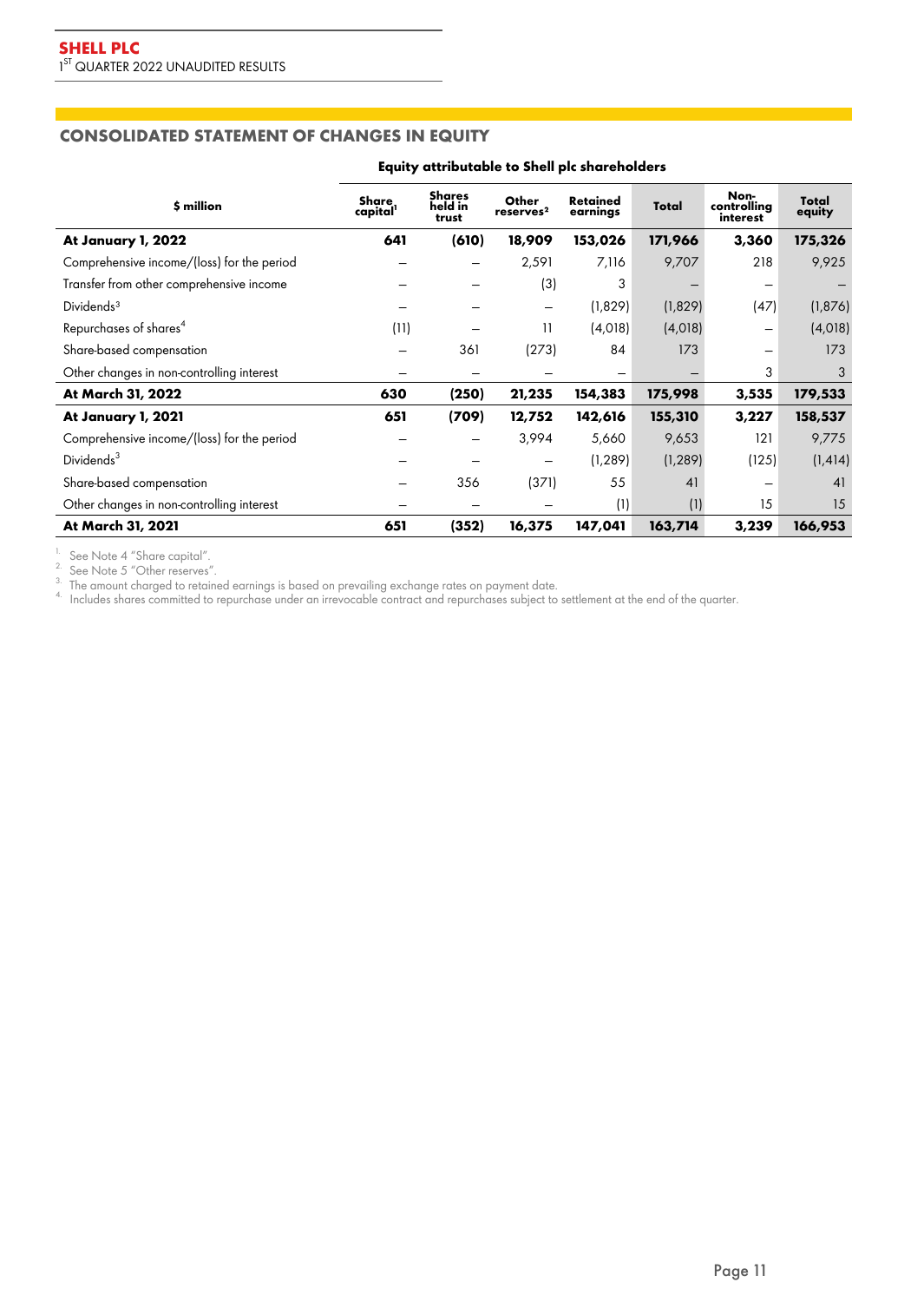#### **CONSOLIDATED STATEMENT OF CASH FLOWS**

|          | <b>Quarters</b> |          | \$ million                                                                                                |
|----------|-----------------|----------|-----------------------------------------------------------------------------------------------------------|
| Q1 2022  | Q4 2021         | Q1 2021  |                                                                                                           |
| 10,776   | 16,269          | 8,237    | Income before taxation for the period                                                                     |
|          |                 |          | Adjustment for:                                                                                           |
| 599      | 819             | 757      | - Interest expense (net)                                                                                  |
| 6,295    | 6,445           | 5,896    | - Depreciation, depletion and amortisation                                                                |
| 79       | 72              | 136      | - Exploration well write-offs                                                                             |
| (193)    | (3,679)         | (2,073)  | - Net (gains)/losses on sale and revaluation of non-current assets and businesses                         |
| 303      | (975)           | (995)    | - Share of (profit)/loss of joint ventures and associates                                                 |
| 926      | 1,611           | 580      | - Dividends received from joint ventures and associates                                                   |
| (4,914)  | (860)           | (3, 426) | - (Increase)/decrease in inventories                                                                      |
| (10,005) | (6,799)         | (6,829)  | - (Increase)/decrease in current receivables                                                              |
| 7,495    | 4,688           | 5,865    | - Increase/(decrease) in current payables                                                                 |
| 3,495    | (6, 592)        | 185      | - Derivative financial instruments                                                                        |
| 247      | (27)            | 109      | - Retirement benefits                                                                                     |
| (9)      | 176             | 77       | - Decommissioning and other provisions                                                                    |
| 1,876    | (1, 236)        | 583      | - Other <sup>1</sup>                                                                                      |
| (2,155)  | (1,743)         | (809)    | Tax paid                                                                                                  |
| 14,815   | 8,170           | 8,294    | <b>Cash flow from operating activities</b>                                                                |
| (4, 237) | (6, 236)        | (3,885)  | Capital expenditure                                                                                       |
| (755)    | (145)           | (69)     | Investments in joint ventures and associates                                                              |
| (72)     | (120)           | (21)     | Investments in equity securities                                                                          |
| 557      | 8,843           | 3,106    | Proceeds from sale of property, plant and equipment and businesses                                        |
| 138      | 137             | 275      | Proceeds from joint ventures and associates from sale, capital reduction and repayment of long-term loans |
| 12       | 151             | 31       | Proceeds from sale of equity securities                                                                   |
| 92       | 121             | 98       | Interest received                                                                                         |
| 753      | 489             | 711      | Other investing cash inflows                                                                              |
| (762)    | (662)           | (837)    | Other investing cash outflows                                                                             |
| (4, 273) | 2,579           | (590)    | <b>Cash flow from investing activities</b>                                                                |
| 131      | (32)            | 113      | Net increase/(decrease) in debt with maturity period within three months                                  |
|          |                 |          | Other debt:                                                                                               |
| 101      | 1,602           | 109      | - New borrowings                                                                                          |
| (2, 541) | (7, 850)        | (5,707)  | - Repayments                                                                                              |
| (657)    | (1, 258)        | (806)    | Interest paid                                                                                             |
| (483)    | (391)           | (449)    | Derivative financial instruments                                                                          |
| 3        |                 | 15       | Change in non-controlling interest                                                                        |
|          |                 |          | Cash dividends paid to:                                                                                   |
| (1,950)  | (1,838)         | (1, 292) | - Shell plc shareholders <sup>2</sup>                                                                     |
| (47)     | (42)            | (125)    | - Non-controlling interest                                                                                |
| (3, 472) | (1,703)         | (216)    | Repurchases of shares                                                                                     |
| (103)    | (254)           | (63)     | Shares held in trust: net sales/(purchases) and dividends received                                        |
| (9,019)  | (11,764)        | (8, 420) | <b>Cash flow from financing activities</b>                                                                |
| (134)    | (87)            | (128)    | Effects of exchange rate changes on cash and cash equivalents                                             |
| 1,389    | (1, 102)        | (844)    | Increase/(decrease) in cash and cash equivalents                                                          |
| 36,970   | 38,073          | 31,830   | Cash and cash equivalents at beginning of period                                                          |
| 38,360   | 36,970          | 30,985   | Cash and cash equivalents at end of period                                                                |

 $1.$  See Note 7 "Other notes to the unaudited Condensed Consolidated Interim Financial Statements".

 $^{2}$  Cash dividends paid represents the payment of net dividends (after deduction of withholding taxes where applicable) and payment of withholding taxes on dividends paid in the previous quarter.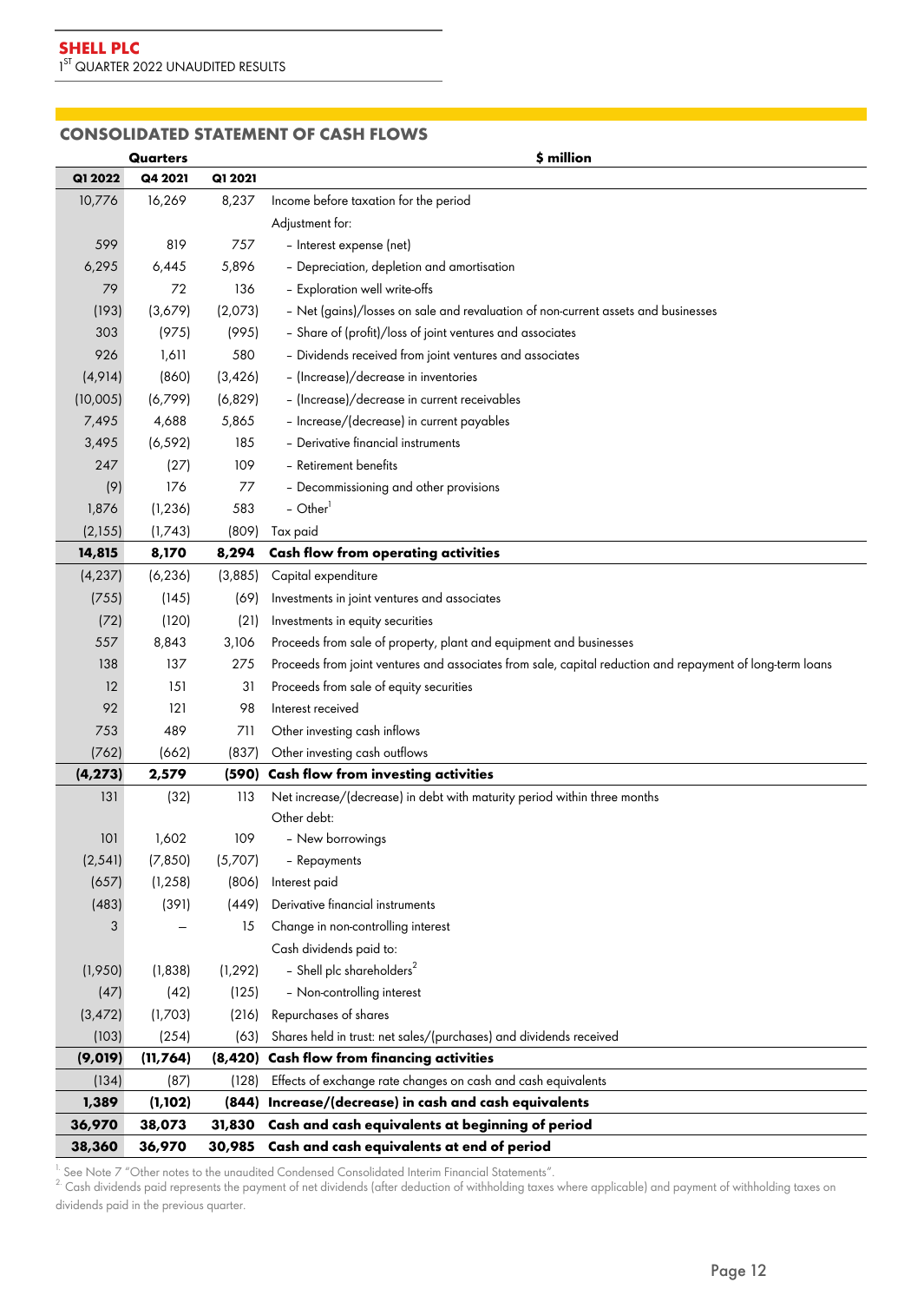# **NOTES TO THE UNAUDITED CONDENSED CONSOLIDATED INTERIM FINANCIAL STATEMENTS**

#### **1. Basis of preparation**

These unaudited Condensed Consolidated Interim Financial Statements ("Interim Statements") of Shell plc ("the Company") and its subsidiaries (collectively referred to as "Shell") have been prepared in accordance with IAS 34 *Interim Financial Reporting* as issued by the International Accounting Standards Board ("IASB") and on the basis of the same accounting principles as those used in the Company's Annual Report and Accounts (pages 228 to 283) and Form 20-F (pages 204 to 261) for the year ended December 31, 2021 as filed with the Registrar of Companies for England and Wales, the Autoriteit Financiële Markten (the Netherlands) and the US Securities and Exchange Commission, and should be read in conjunction with these filings.

The financial information presented in the unaudited Interim Statements does not constitute statutory accounts within the meaning of section 434(3) of the Companies Act 2006 ("the Act"). Statutory accounts for the year ended December 31, 2021 were published in Shell's Annual Report and Accounts, a copy of which was delivered to the Registrar of Companies for England and Wales, and in Shell's Form 20-F. The auditor's report on those accounts was unqualified, did not include a reference to any matters to which the auditor drew attention by way of emphasis without qualifying the report and did not contain a statement under sections 498(2) or 498(3) of the Act.

Key accounting considerations, significant judgements and estimates

Future long-term commodity price assumptions and management's view on the future development of refining margins represent a significant estimate. These assumptions, as applied in the 2021 consolidated financial statements, continue to apply for impairment testing purposes in the first quarter 2022.

#### Simplification of share structure

On January 21, 2022, the Company changed its name from Royal Dutch Shell plc to Shell plc. On January 29, 2022, a single line of shares was established through assimilation of each A share and each B share into one ordinary share of the Company (see Note 4). This assimilation had no impact on voting rights or dividend entitlements. Dutch withholding tax, applied previously on dividends on A shares, no longer applies on dividends paid on the ordinary shares following assimilation.

#### **2. Segment information**

As from January 1, 2022, onwards reporting segments are aligned with Shell's Powering Progress strategy. The Renewables and Energy Solutions business is now reported separately from Integrated Gas. Oil Products and Chemicals were reorganised into two segments – Marketing and Chemicals and Products. The shales assets in Canada are now reported as part of the Integrated Gas segment instead of the Upstream segment. Prior period comparatives have been revised to conform with current year presentation. The reporting segment changes have no impact on a Shell Group level.

Segment earnings are presented on a current cost of supplies basis (CCS earnings), which is the earnings measure used by the Chief Executive Officer for the purposes of making decisions about allocating resources and assessing performance. On this basis, the purchase price of volumes sold during the period is based on the current cost of supplies during the same period after making allowance for the tax effect. CCS earnings therefore exclude the effect of changes in the oil price on inventory carrying amounts. Sales between segments are based on prices generally equivalent to commercially available prices.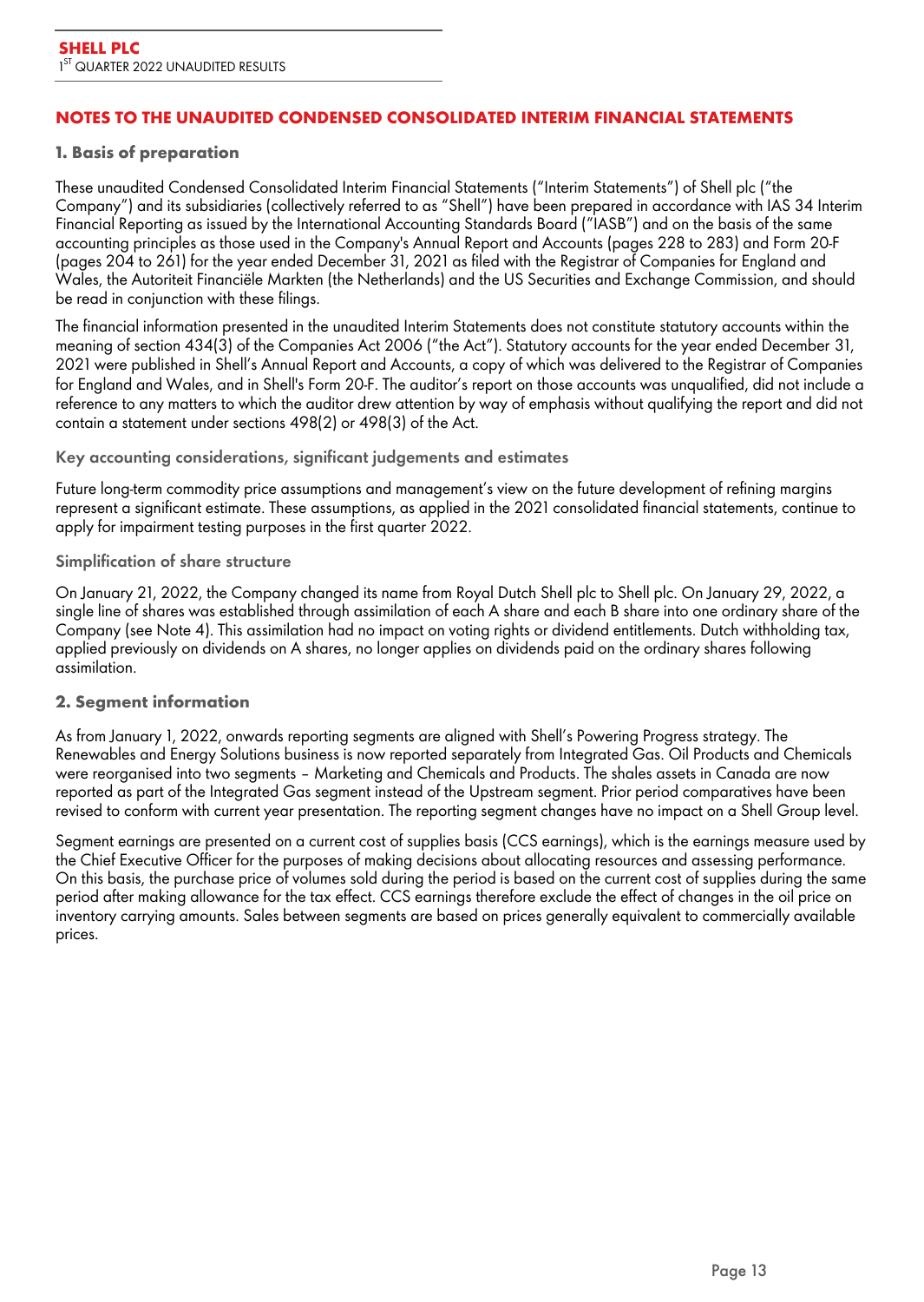# **INFORMATION BY SEGMENT**

| <b>Quarters</b> |         |         | \$ million                             |
|-----------------|---------|---------|----------------------------------------|
| Q1 2022         | Q4 2021 | Q1 2021 |                                        |
|                 |         |         | Third-party revenue                    |
| 14,074          | 12,702  | 6,022   | <b>Integrated Gas</b>                  |
| 1,531           | 2,605   | 1,936   | Upstream                               |
| 26,136          | 23,964  | 16,576  | Marketing                              |
| 33,420          | 33,801  | 25,890  | <b>Chemicals and Products</b>          |
| 9,026           | 12,200  | 5,227   | Renewables and Energy Solutions        |
| 16              | 7       | 14      | Corporate                              |
| 84,204          | 85,280  | 55,665  | Total third-party revenue <sup>1</sup> |
|                 |         |         | Inter-segment revenue                  |
| 3,532           | 2,874   | 1,600   | Integrated Gas                         |
| 11,940          | 10,838  | 7,059   | Upstream                               |
| 101             | 69      | 53      | Marketing                              |
| 667             | 491     | 370     | <b>Chemicals and Products</b>          |
| 1,242           | 2,010   | 883     | Renewables and Energy Solutions        |
|                 |         |         | Corporate                              |
|                 |         |         | <b>CCS earnings</b>                    |
| 3,079           | 4,771   | 2,452   | <b>Integrated Gas</b>                  |
| 3,095           | 4,914   | 912     | Upstream                               |
| 165             | 471     | 656     | Marketing                              |
| 1,072           | (3)     | 660     | <b>Chemicals and Products</b>          |
| (1, 536)        | 1,894   | 282     | Renewables and Energy Solutions        |
| (736)           | (859)   | (531)   | Corporate                              |
| 5,140           | 11,187  | 4,430   | <b>Total CCS earnings</b>              |

 $1$  Includes revenue from sources other than from contracts with customers, which mainly comprises the impact of fair value accounting of commodity derivatives. First quarter 2022 included losses of \$1,700 million (Q4 2021: \$4,287 million income; Q1 2021: \$1,211 million income). This amount includes both the reversal of prior losses of \$2,867 million (Q4 2021: \$2,860 million losses; Q1 2021: \$385 million losses) related to sales contracts and prior gains of \$2,137 million (Q4 2021: \$2,476 million gains; Q1 2021: \$465 million gains) related to purchase contracts that were previously recognised and where physical settlement took place in the first quarter 2022.

#### **RECONCILIATION OF INCOME FOR THE PERIOD TO CCS EARNINGS**

| Quarters |         |          | \$ million                                              |
|----------|---------|----------|---------------------------------------------------------|
| Q1 2022  | Q4 2021 | Q1 2021  |                                                         |
| 7,116    | 11,461  | 5,660    | Income/(loss) attributable to Shell plc shareholders    |
| 203      | 144     | 124      | Income/(loss) attributable to non-controlling interest  |
| 7,319    | 11,604  | 5,784    | Income/(loss) for the period                            |
|          |         |          | Current cost of supplies adjustment:                    |
| (2,794)  | (481)   | (1,631)  | Purchases                                               |
| 682      | 106     | 353      | Taxation                                                |
| (68)     | (42)    | (76)     | Share of profit/(loss) of joint ventures and associates |
| (2,180)  | (417)   |          | (1,354) Current cost of supplies adjustment             |
|          |         |          | of which:                                               |
| (2,090)  | (380)   | (1, 314) | Attributable to Shell plc shareholders                  |
| (89)     | (37)    | (39)     | Attributable to non-controlling interest                |
| 5,140    | 11,187  | 4,430    | <b>CCS</b> earnings                                     |
|          |         |          | of which:                                               |
| 5,026    | 11,081  | 4,345    | CCS earnings attributable to Shell plc shareholders     |
| 114      | 106     | 85       | CCS earnings attributable to non-controlling interest   |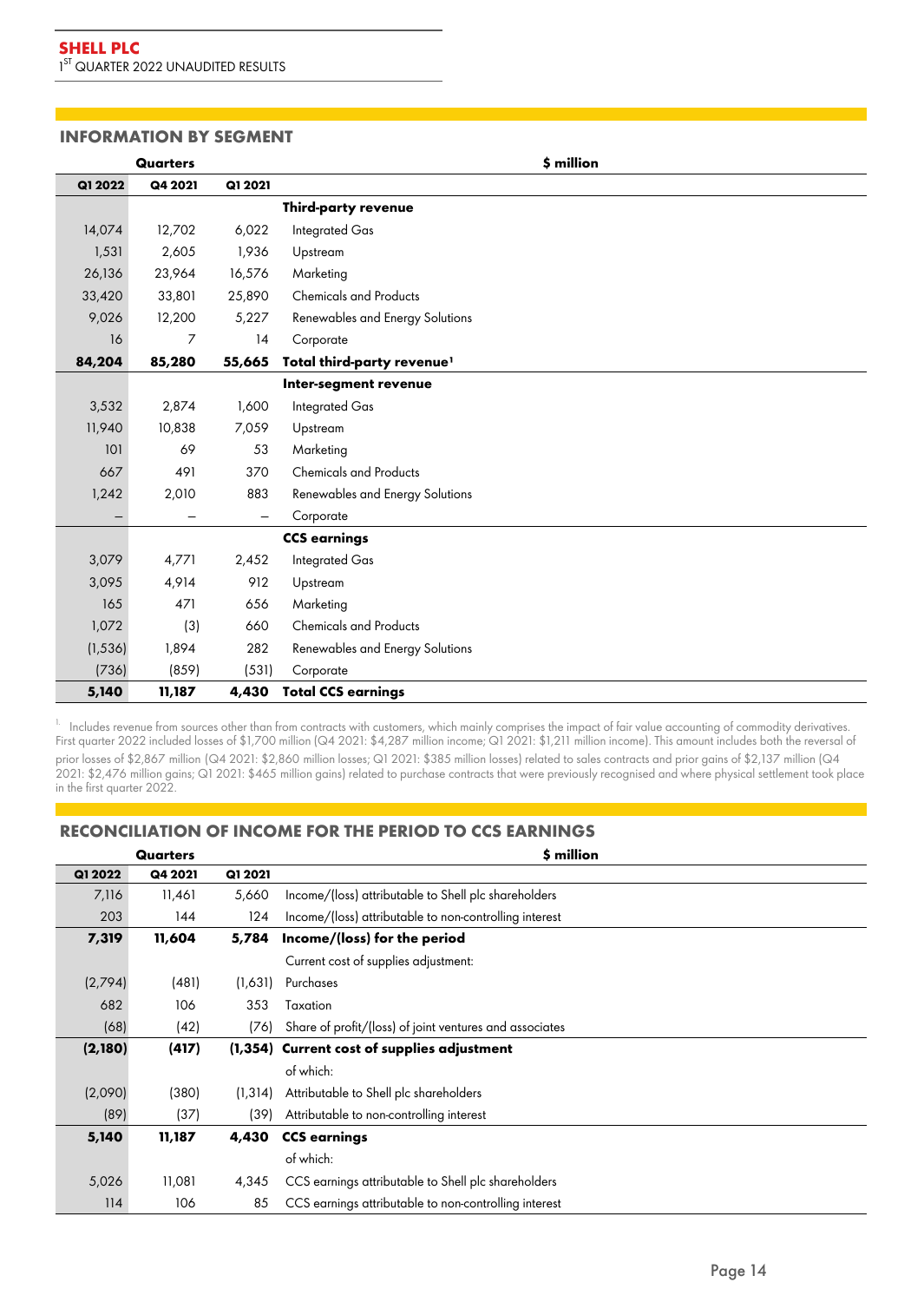# **3. Earnings per share**

#### **EARNINGS PER SHARE**

|         | Quarters |         |                                                                         |
|---------|----------|---------|-------------------------------------------------------------------------|
| Q1 2022 | Q4 2021  | Q1 2021 |                                                                         |
| 7,116   | 11,461   |         | 5,660 Income/(loss) attributable to Shell plc shareholders (\$ million) |
|         |          |         |                                                                         |
|         |          |         | Weighted average number of shares used as the basis for determining:    |
| 7,603.0 | 7,701.9  | 7,782.1 | Basic earnings per share (million)                                      |
| 7,661.6 | 7,744.3  | 7,832.3 | Diluted earnings per share (million)                                    |

#### **4. Share capital**

#### **ISSUED AND FULLY PAID ORDINARY SHARES OF €0.07 EACH<sup>1</sup>**

|                                                                                                                     |                 | Number of shares | Nominal value (\$ million) |       |       |                                 |             |
|---------------------------------------------------------------------------------------------------------------------|-----------------|------------------|----------------------------|-------|-------|---------------------------------|-------------|
|                                                                                                                     | A               | в                | <b>Ordinary shares</b>     | A     | в     | Ordinary<br>shares <sup>®</sup> | Total       |
| At January 1, 2022                                                                                                  | 4,101,239,499   | 3,582,892,954    |                            | 345   | 296   |                                 | 641         |
| Repurchases of shares before<br>assimilation                                                                        |                 | (34, 106, 548)   |                            |       | (3)   |                                 | (3)         |
| Assimilation of ordinary A and<br>B shares into ordinary shares<br>on January 29, 2022                              | (4,101,239,499) | (3.548.786.406)  | 7,650,025,905              | (345) | (293) | 638                             |             |
| Repurchases of B shares on<br>January 27 and 28, 2022,<br>cancelled as ordinary shares<br>on February 2 and 3, 2022 |                 |                  | (507,742)                  |       |       | 0                               | $\mathbf 0$ |
| Repurchases of shares after<br>assimilation                                                                         |                 |                  | (98, 554, 296)             |       |       | (8)                             | (8)         |
| At March 31, 2022                                                                                                   |                 |                  | 7,550,963,867              |       |       | 630                             | 630         |
| At January 1, 2021                                                                                                  | 4,101,239,499   | 3,706,183,836    |                            | 345   | 306   |                                 | 651         |
| Repurchases of shares                                                                                               |                 |                  |                            |       |       |                                 |             |
| At March 31, 2021                                                                                                   | 4,101,239,499   | 3,706,183,836    |                            | 345   | 306   |                                 | 651         |

Share capital at March 31, 2022 also included 50,000 issued and fully paid sterling deferred shares of £1 each.

On January 29, 2022, as part of the simplification announced on December 20, 2021, the Company's A shares and B shares assimilated into a single line of ordinary shares. This is reflected in the above table.

At Shell plc's (formerly Royal Dutch Shell plc) Annual General Meeting on May 18, 2021, the Board was authorised to allot ordinary shares in Shell plc, and to grant rights to subscribe for, or to convert, any security into ordinary shares in Shell plc, up to an aggregate nominal amount of €182.1 million (representing 2,602 million ordinary shares of €0.07 each), and to list such shares or rights on any stock exchange. This authority expires at the earlier of the close of business on August 18, 2022, and the end of the Annual General Meeting to be held in 2022, unless previously renewed, revoked or varied by Shell plc in a general meeting.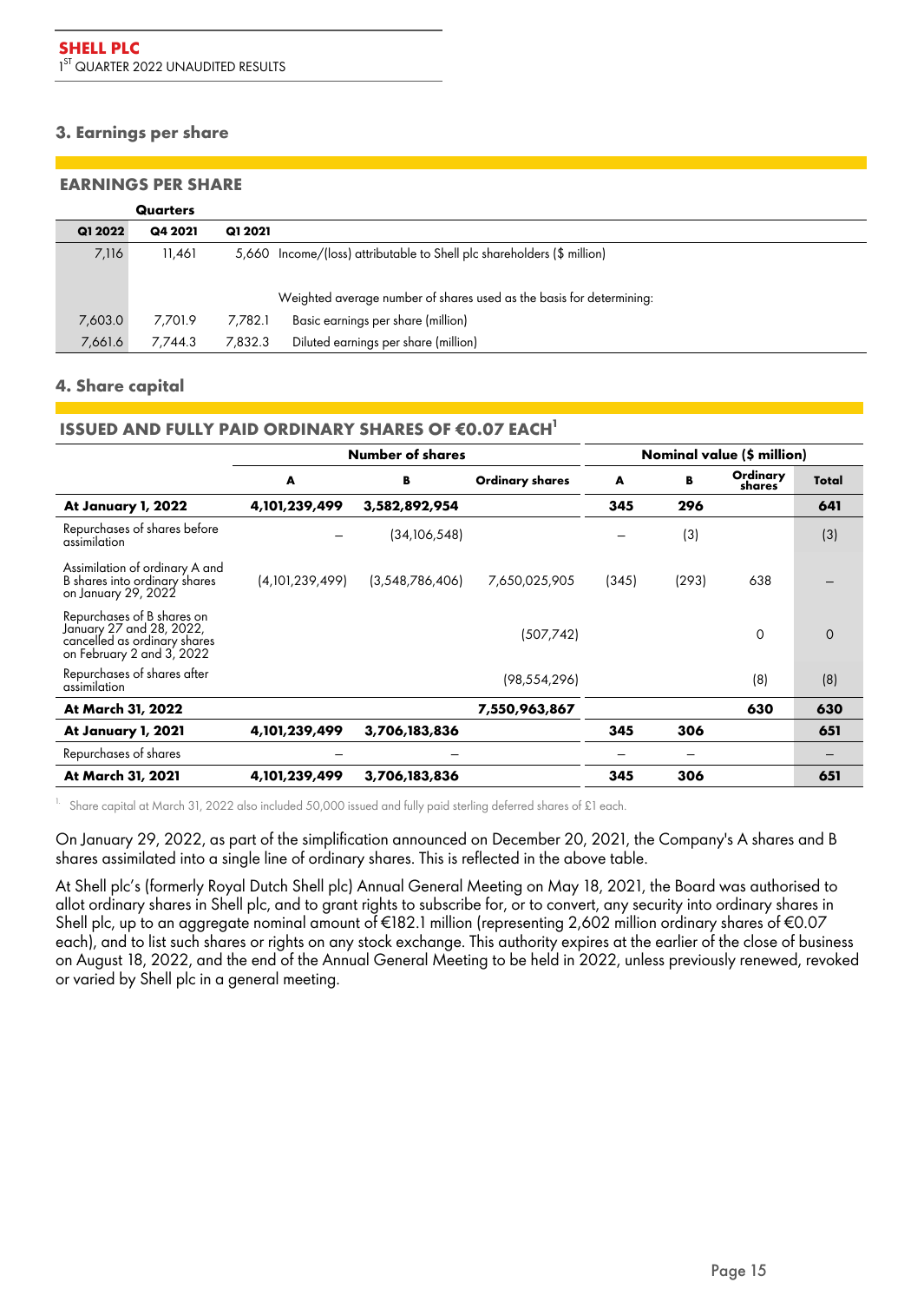#### **5. Other reserves**

#### **OTHER RESERVES**

| \$ million                                                                  | Merger<br>reserve | Share<br>premium<br>reserve | Capital<br>redemption<br>reserve | Share plan<br>reserve | Accumulated<br>other<br>comprehensive<br>income | Total  |
|-----------------------------------------------------------------------------|-------------------|-----------------------------|----------------------------------|-----------------------|-------------------------------------------------|--------|
| At January 1, 2022                                                          | 37,298            | 154                         | 139                              | 964                   | (19,646)                                        | 18,909 |
| Other comprehensive income/(loss) attributable to<br>Shell plc shareholders |                   |                             |                                  |                       | 2,591                                           | 2,591  |
| Transfer from other comprehensive income                                    |                   |                             |                                  |                       | (3)                                             | (3)    |
| Repurchases of shares                                                       |                   |                             | 11                               |                       | -                                               | 11     |
| Share-based compensation                                                    |                   |                             | -                                | (273)                 | -                                               | (273)  |
| At March 31, 2022                                                           | 37,298            | 154                         | 150                              | 691                   | (17,060)                                        | 21,235 |
| At January 1, 2021                                                          | 37,298            | 154                         | 129                              | 906                   | (25, 735)                                       | 12,752 |
| Other comprehensive income/(loss) attributable to<br>Shell plc shareholders |                   |                             |                                  |                       | 3,994                                           | 3,994  |
| Share-based compensation                                                    |                   |                             |                                  | (371)                 | -                                               | (371)  |
| At March 31, 2021                                                           | 37,298            | 154                         | 129                              | 535                   | (21, 742)                                       | 16,375 |

The merger reserve and share premium reserve were established as a consequence of Shell plc (formerly Royal Dutch Shell plc) becoming the single parent company of Royal Dutch Petroleum Company and The "Shell" Transport and Trading Company, p.l.c., now The Shell Transport and Trading Company Limited, in 2005. The merger reserve increased in 2016 following the issuance of shares for the acquisition of BG Group plc. The capital redemption reserve was established in connection with repurchases of shares of Shell plc. The share plan reserve is in respect of equity-settled share-based compensation plans.

### **6. Derivative financial instruments and debt excluding lease liabilities**

As disclosed in the Consolidated Financial Statements for the year ended December 31, 2021, presented in the Annual Report and Accounts and Form 20-F for that year, Shell is exposed to the risks of changes in fair value of its financial assets and liabilities. The fair values of the financial assets and liabilities are defined as the price that would be received to sell an asset or paid to transfer a liability in an orderly transaction between market participants at the measurement date. Methods and assumptions used to estimate the fair values at March 31, 2022, are consistent with those used in the year ended December 31, 2021, though the carrying amounts of derivative financial instruments measured using predominantly unobservable inputs have changed since that date.

The table below provides the comparison of the fair value with the carrying amount of debt excluding lease liabilities, disclosed in accordance with IFRS 7 *Financial Instruments: Disclosures.*

# **DEBT EXCLUDING LEASE LIABILITIES**

| \$ million              | March 31, 2022 | December 31, 2021 |
|-------------------------|----------------|-------------------|
| Carrying amount         | 59,232         | 61,579            |
| Fair value <sup>1</sup> | 61.150         | 67,066            |

Mainly determined from the prices quoted for these securities.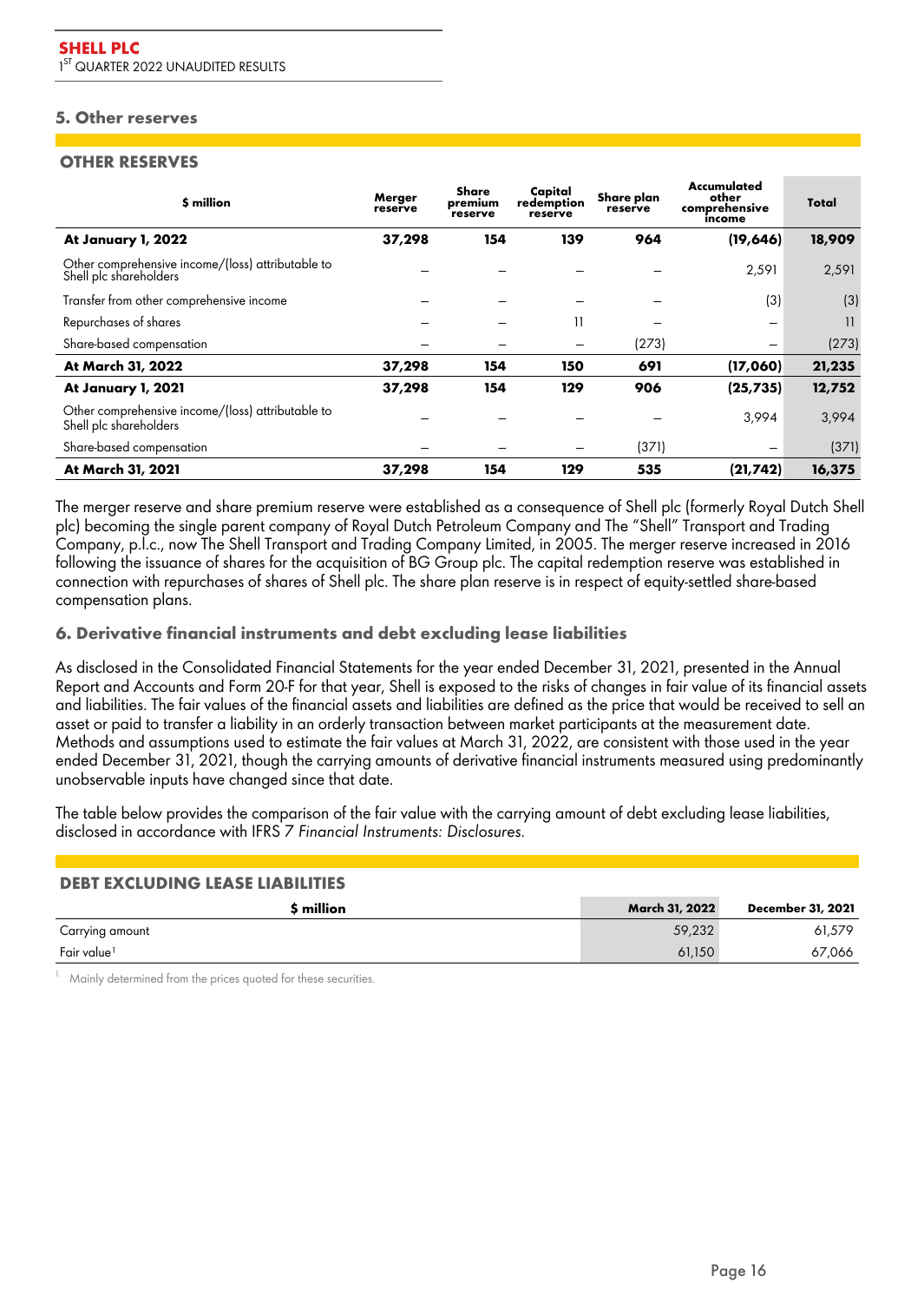# **7. Other notes to the unaudited Condensed Consolidated Interim Financial Statements**

#### **Consolidated Statement of Income**

Interest and other income

| Quarters |         |         | \$ million                                                                    |
|----------|---------|---------|-------------------------------------------------------------------------------|
| Q1 2022  | Q4 2021 | Q1 2021 |                                                                               |
| (737)    | 3,968   |         | 2,455 Interest and other income/(expenses)                                    |
|          |         |         | of which:                                                                     |
| 111      | 144     | 134     | Interest income                                                               |
|          | 48      |         | Dividend income (from investments in equity securities)                       |
| 193      | 3,679   |         | 2,073 Net gains on sales and revaluation of non-current assets and businesses |
| 15       | 70      |         | 85 Net foreign exchange gains/(losses) on financing activities                |
| (1,057)  | 28      | 161     | Other                                                                         |

For the first quarter 2022, Other includes the write-down of loan to Nord Stream 2 amounting to \$1,126 million. See Note 8.

### **Condensed Consolidated Balance Sheet**

Assets classified as held for sale

| \$ million                                                              |                |                   |
|-------------------------------------------------------------------------|----------------|-------------------|
|                                                                         | March 31, 2022 | December 31, 2021 |
| Assets classified as held for sale                                      | l.464          | 1.960             |
| Liabilities directly associated with assets classified as held for sale | 1,057          | 1.253             |

Assets classified as held for sale and associated liabilities at March 31, 2022 relate to various individually smaller entities held for sale. The major classes of assets and liabilities classified as held for sale are Property, plant and equipment (\$463 million; December 31, 2021: \$896 million), Trade and other receivables (\$482 million; December 31, 2021: \$420 million), Decommissioning and other provisions (\$450 million; December 31, 2021: \$229 million) and Trade and other payables (\$377 million; December 31, 2021: \$375 million).

#### Retirement benefits

| \$ million                     |                |                   |
|--------------------------------|----------------|-------------------|
|                                | March 31, 2022 | December 31, 2021 |
| <b>Non-current assets</b>      |                |                   |
| Retirement benefits            | 9,548          | 8,471             |
| <b>Non-current liabilities</b> |                |                   |
| Retirement benefits            | 10,464         | 11,325            |
| <b>Deficit</b>                 | 916            | 2,854             |

The decrease in the net retirement benefit liability is mainly driven by an increase of the market yield on high-quality corporate bonds in the USA, the UK and Eurozone partly offset by increases in expected inflation in the UK and Eurozone and losses on plan assets. Amounts recognised in the balance sheet in relation to defined benefit plans include both plan assets and obligations that are presented on a net basis on a plan-by-plan basis.

#### **Consolidated Statement of Cash Flows**

Cash flow from operating activities - Other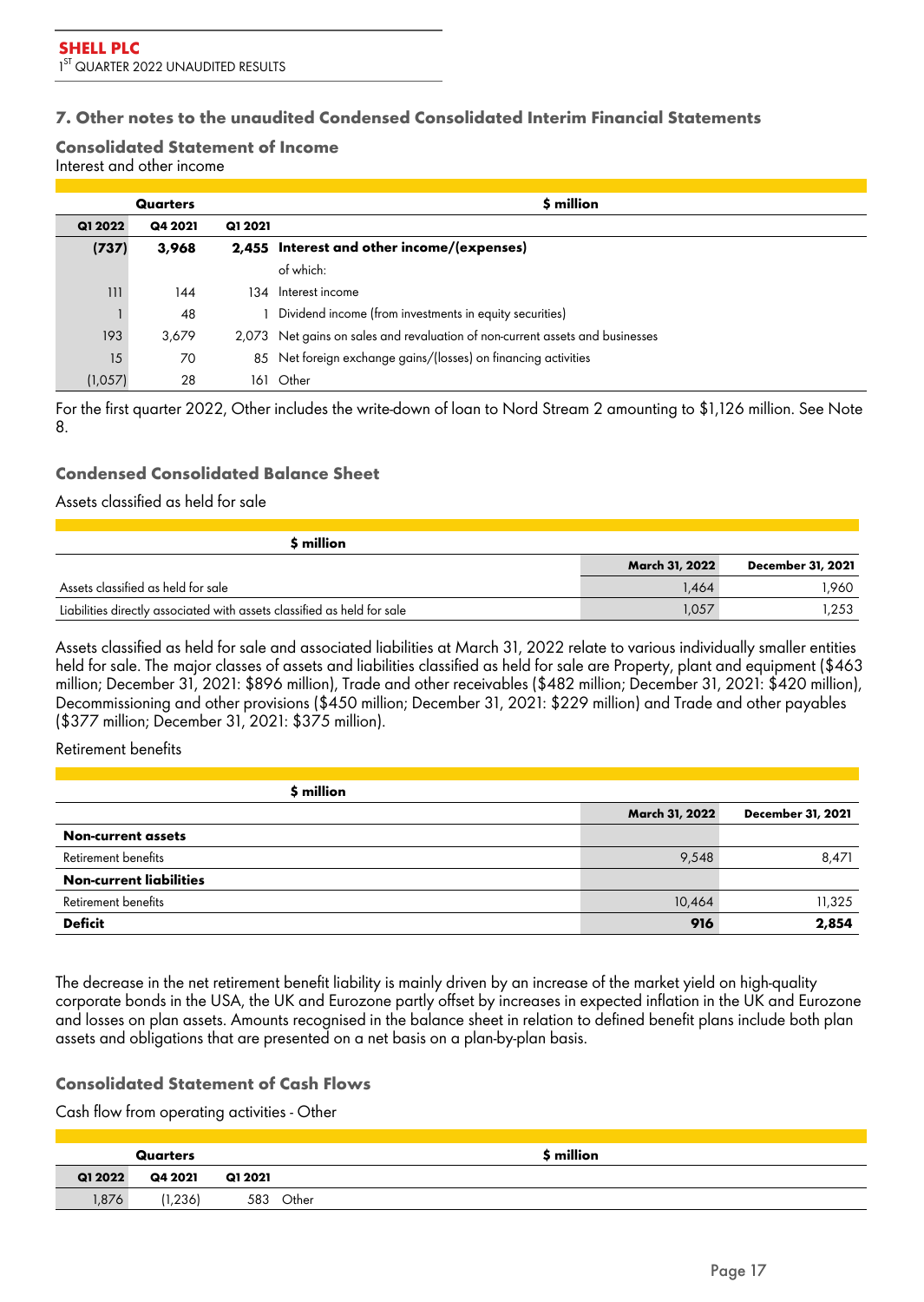Cash flow from operating activities - Other for the first quarter 2022 includes \$1,126 million for the write-down of the Nord Stream 2 loan (see Note 8) and \$490 million of net inflows (fourth quarter 2021: \$ 1,129 million of net outflows) due to the timing of payments relating to emission and biofuel programmes in Europe and North America.

# **8. Intent to withdraw from Russian oil and gas activities**

Following the invasion of Ukraine by Russia, Shell announced its intent to:

- a. Withdraw from its ventures in Russia with Gazprom and related entities, and to end its involvement in the Nord Stream 2 pipeline project;
- b. Withdraw from its service station and lubricants operations in Russia. Shell is working on a plan to help to achieve this in a phased manner, ensuring it is done safely for Shell's staff and operations;
- c. Orderly withdrawal from its involvement in all Russian hydrocarbons, including crude oil, petroleum products, gas and LNG in a phased manner, aligned with new government guidance. Since these announcements, Shell has stopped all spot purchases of Russian crude, liquefied natural gas, and of cargoes of refined products directly exported from Russia. Shell will not renew long-term contracts for Russian oil, unless under explicit government direction, but is still legally obliged to take delivery of crude bought under contracts that were signed before the invasion. By the end of this year, all of Shell's long-term 3rd party purchases of Russian crude will stop, except for two contracts with a small, independent Russian producer. All of Shell's contracts to purchase refined products exported from Russia will also end. Shell still has long-term contractual commitments for Russian LNG. Reducing European reliance on piped natural gas supplies from Russia is also a very complex challenge that requires concerted action by governments, as well as energy suppliers and customers.

Subsequently, this led to recognition of pre-tax charges of \$4,235 million (post-tax: \$3,894 million) in the first quarter 2022 consolidated income statement. These charges were primarily recognised in:

- Share of profit of joint ventures and associates (\$1,614 million impairment related to Sakhalin-2);
- Interest and other income/expenses (\$1,126 million write-down related to the Nord Stream 2 loan);
- Depreciation, depletion and amortisation (\$858 million impairments related to Salym, Gydan, Marketing noncurrent assets and right-of-use assets);
- Revenue (\$335 million related to marked to market adjustments); and,
- Selling, distribution and administrative expenses (\$219 million).

In relation to the assets for which the above charges are recognised in the first quarter 2022, the remaining balance sheet carrying amount as at March 31, 2022 is some \$1 billion in total.

Further details are provided below.

# *Integrated Gas*

# Sakhalin-2

Shell has a 27.5% interest in Sakhalin-2, an integrated oil and gas project located on Sakhalin island, Russia. Other ownership interests are Gazprom 50%, Mitsui 12.5%, Mitsubishi 10%. Up to March 31, 2022 this investment was accounted for as an associate applying the equity method. Following the announcements the recoverable amount of the investment was estimated as the risk-adjusted dividends declared on Sakhalin's 2021 results, of which the first part was received in April 2022. This resulted in recognition of an impairment charge of \$1,614 million. Significant influence over the Sakhalin-2 investment has been lost from April 1, 2022 with the resignation of Shell's executive directors and withdrawal of managerial and technical staff, leading to recognition, without financial impact, of the investment as a financial asset accounted for at fair value from that date.

# Nord Stream 2

Shell is one of five energy companies which have each committed to provide financing and guarantees for up to 10% of the total cost of the project. Following the announcements Shell assessed the recoverability of the loan to Nord Stream 2, leading to a full write-down of the loan amounting to \$1,126 million.

*Upstream*

Salym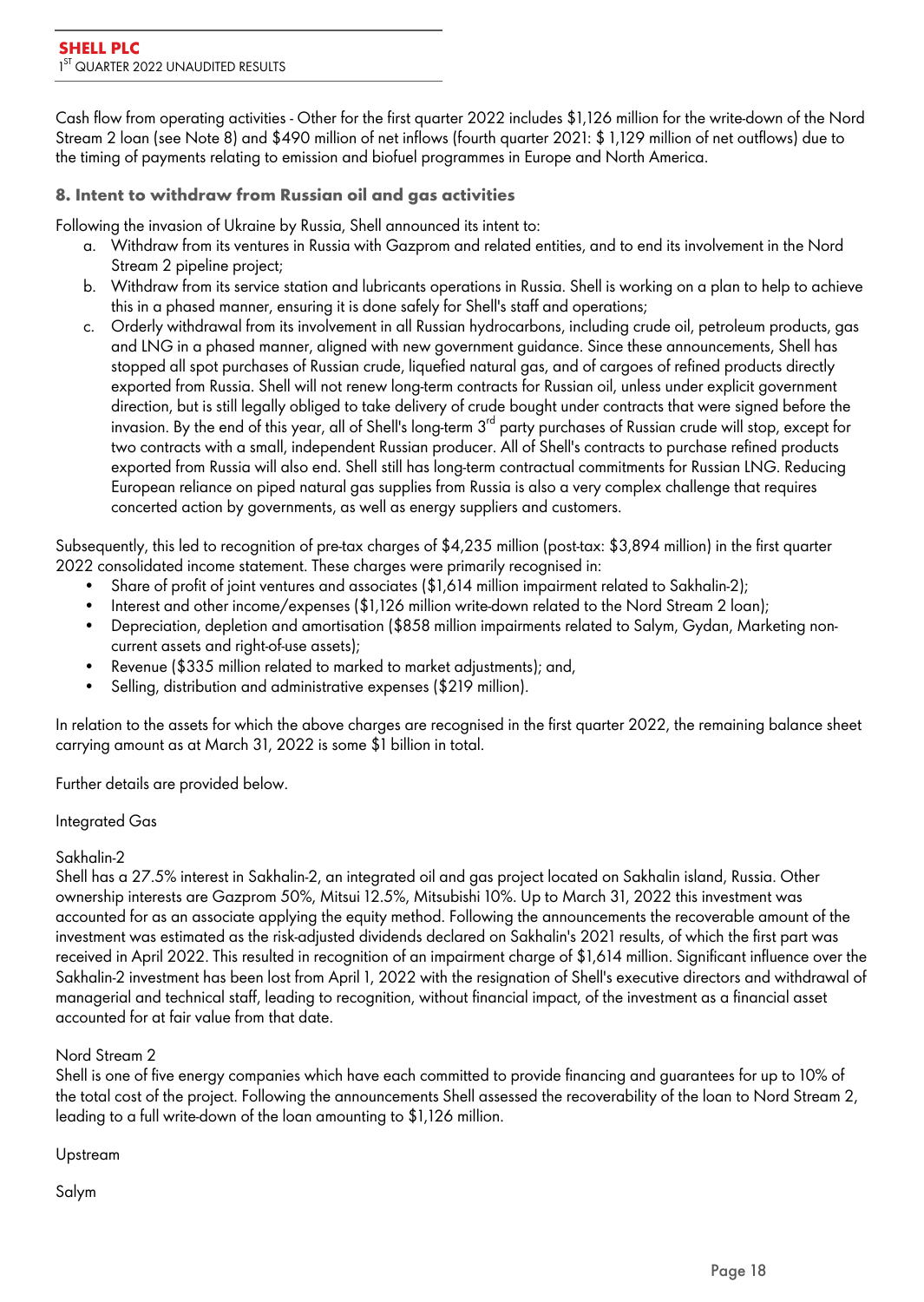Shell has a 50% interest in Salym Petroleum Development N.V., a joint operation with GazpromNeft that is developing the Salym fields in the Khanty Mansiysk Autonomous District of western Siberia. Shell consolidates its share in the joint operation. Following the announcements, Shell assessed the recoverability of the Salym carrying amounts, leading to full impairment amounting to \$233 million.

# **Gydan**

Shell has a 50% interest in LLC Gydan Energy, a joint operation with GazpromNeft to explore and develop blocks in the Gydan peninsula, in north-western Siberia. This project is in the exploration phase, with no production. Following the announcements, Shell assessed the recoverability of the Gydan carrying amounts, leading to full impairment amounting to \$153 million and other charges of \$35 million.

### *Marketing*

Shell NEFT operates Shell-branded sites in Russia and operates a lubricant blending plant. Shell Neft is a 100% Shellowned subsidiary and is fully consolidated. Following the announcements, Shell assessed the recoverability of Shell Neft carrying amounts, resulting in an impairment of non-current assets of \$358 million and other charges of \$236 million.

### *Other*

Marked to market risk adjustments of \$335 million related to long-term offtake contracts and an impairment of right-of-use assets of \$114 million were recognised. Other charges of \$36 million were recognised in Purchases.

# **9. Post-balance sheet events**

On April 27, 2022, Shell signed the production-sharing contract to formally acquire a 25% stake in the Atapu field for \$1.1 billion in Brazil.

On April 29, 2022, Shell signed an agreement with Actis Solenergi Limited to acquire 100% of Solenergi Power Private Limited for \$1.55 billion and with it, the Sprng Energy group of companies in India.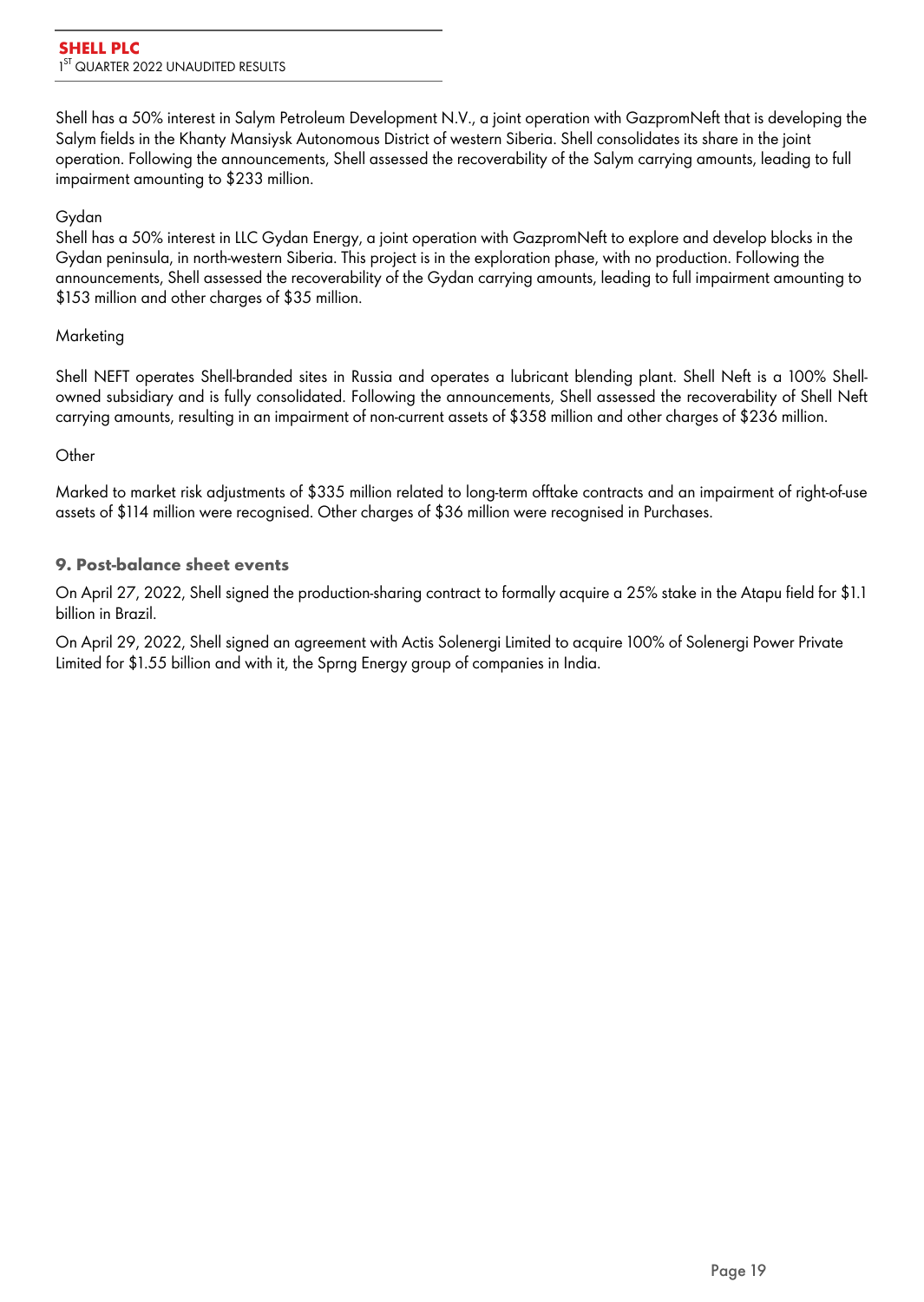# **ALTERNATIVE PERFORMANCE (NON-GAAP) MEASURES**

A. **Adjusted Earnings and Adjusted earnings before interest, taxes, depreciation and amortisation (EBITDA)**

The "Adjusted Earnings" measure aims to facilitate a comparative understanding of Shell's financial performance from period to period by removing the effects of oil price changes on inventory carrying amounts and removing the effects of identified items. These items are in some cases driven by external factors and may, either individually or collectively, hinder the comparative understanding of Shell's financial results from period to period. This measure excludes earnings attributable to non-controlling interest.

We define "Adjusted EBITDA" as "Income/(loss) for the period" adjusted for current cost of supplies; identified items; tax charge/(credit); depreciation, amortisation and depletion; exploration well write-offs and net interest expense. All items include the non-controlling interest component. Management uses this measure to evaluate Shell's performance in the period and over time.

#### **ADJUSTED EARNINGS**

| Quarters |         |         | \$ million                                                                                       |
|----------|---------|---------|--------------------------------------------------------------------------------------------------|
| Q1 2022  | Q4 2021 | Q1 2021 |                                                                                                  |
| 7,116    | 11,461  |         | 5,660 Income/(loss) attributable to Shell plc shareholders                                       |
| (2,090)  | (380)   |         | (1,314) Add: Current cost of supplies adjustment attributable to Shell plc shareholders (Note 2) |
| (4,104)  | 4,690   |         | 1,112 Less: Identified items attributable to Shell plc shareholders                              |
| 9,130    | 6,391   |         | 3,234 Adjusted Earnings                                                                          |
|          |         |         | Of which:                                                                                        |
| 4,093    | 4,036   | 1,570   | Integrated Gas                                                                                   |
| 3,450    | 2,838   | 933     | Upstream                                                                                         |
| 737      | 611     | 802     | Marketing                                                                                        |
| 1,168    | (130)   | 781     | <b>Chemicals and Products</b>                                                                    |
| 344      | 43      | (102)   | Renewables and Energy Solutions                                                                  |
| (548)    | (889)   | (666)   | Corporate                                                                                        |
| (114)    | (117)   | (85)    | Less: Non-controlling interest                                                                   |

#### **ADJUSTED EBITDA**

| <b>Quarters</b> |         |         | \$ million                                                                   |  |
|-----------------|---------|---------|------------------------------------------------------------------------------|--|
| Q1 2022         | Q4 2021 | Q1 2021 |                                                                              |  |
| 9,130           | 6,391   |         | 3,234 Adjusted Earnings                                                      |  |
| 114             | 117     | 85      | Add: Non-controlling interest                                                |  |
| 3,719           | 3,586   |         | 1,550 Add: Taxation charge/(credit) excluding tax impact of identified items |  |
| 5,388           | 5,364   |         | 5,812 Add: Depreciation, depletion and amortisation excluding impairments    |  |
| 79              | 72      |         | 136 Add: Exploration well write-offs                                         |  |
| 711             | 963     |         | 892 Add: Interest expense excluding identified items                         |  |
| 111             | 144     | 134     | Less: Interest income                                                        |  |
| 19,028          | 16,349  |         | 11,576 Adjusted EBITDA <sup>1</sup>                                          |  |
|                 |         |         | Of which:                                                                    |  |
| 6,315           | 6,091   | 3,423   | Integrated Gas                                                               |  |
| 8,977           | 8,446   | 5,260   | Upstream                                                                     |  |
| 1,323           | 1,125   | 1,426   | Marketing                                                                    |  |
| 2,006           | 741     | 1,704   | <b>Chemicals and Products</b>                                                |  |
| 521             | 80      | (66)    | Renewables and Energy Solutions                                              |  |
| (114)           | (133)   | (173)   | Corporate                                                                    |  |

 $1$ . With effect from Q3 2021, Adjusted EBITDA includes the non-controlling interest component of Adjusted Earnings. Prior period comparatives have been revised.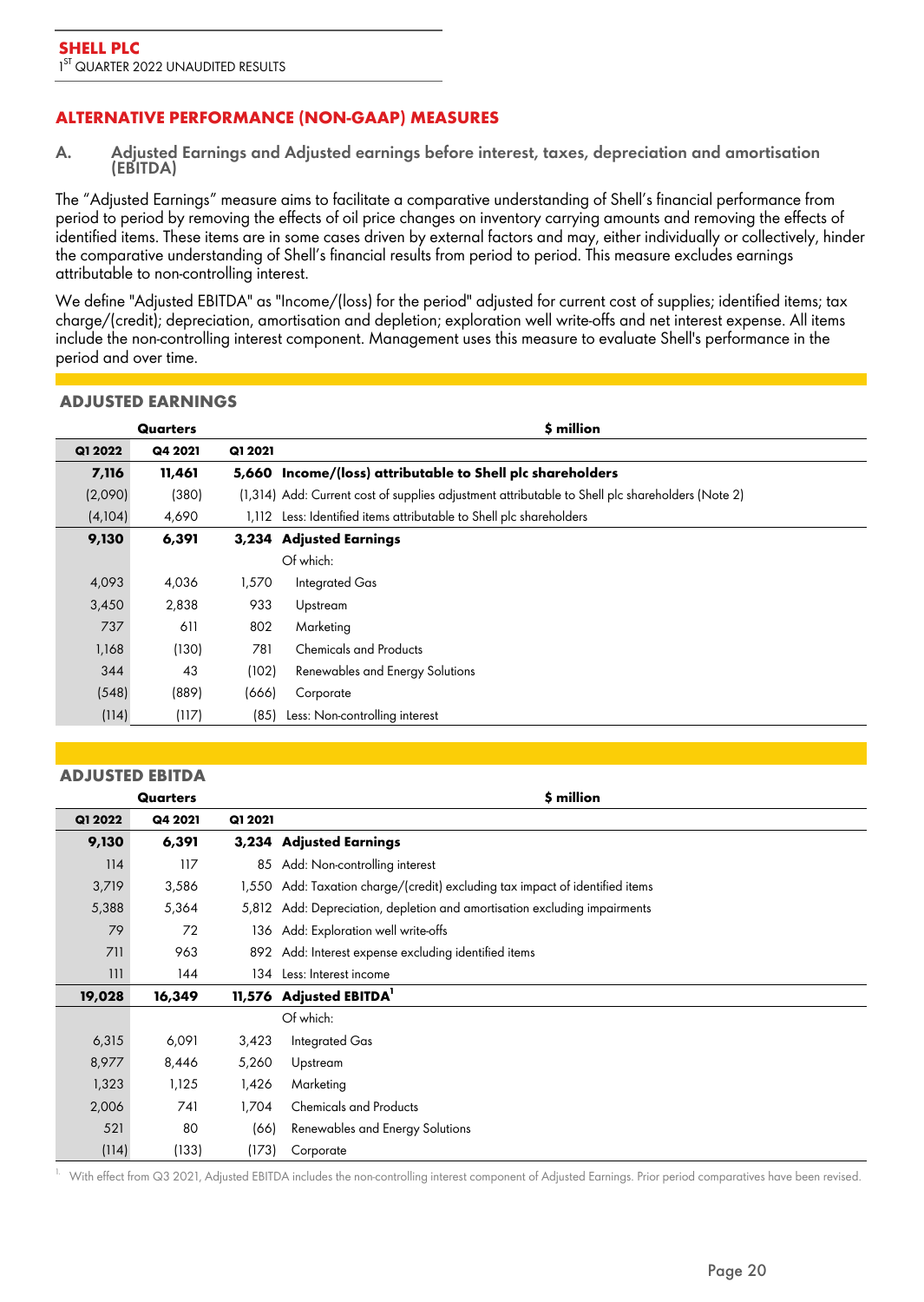# **Identified items**

Identified items comprise: divestment gains and losses, impairments, redundancy and restructuring, provisions for onerous contracts, fair value accounting of commodity derivatives and certain gas contracts and the impact of exchange rate movements on certain deferred tax balances, and other items.

#### **IDENTIFIED ITEMS**

| <b>Quarters</b> |                      |                                                            | \$ million                                                               |  |
|-----------------|----------------------|------------------------------------------------------------|--------------------------------------------------------------------------|--|
| Q1 2022         | Q4 2021              | Q1 2021                                                    |                                                                          |  |
|                 |                      |                                                            | <b>Identified items before tax</b>                                       |  |
| 193             | 3,661                | 2,073                                                      | Divestment gains/(losses)                                                |  |
| (2,521)         | (1, 115)             | (84)                                                       | Impairments                                                              |  |
| 59              | 131                  | (748)                                                      | Redundancy and restructuring                                             |  |
| (203)           | (233)                |                                                            | Provisions for onerous contracts                                         |  |
| (1, 289)        | 3,845                | 388                                                        | Fair value accounting of commodity derivatives and certain gas contracts |  |
| (1, 287)        | (638)                | 31                                                         | Other                                                                    |  |
| (5,048)         | 5,653                |                                                            | 1,661 Total identified items before tax                                  |  |
| 944             | (973)                |                                                            | (549) Total tax impact of identified items                               |  |
|                 |                      |                                                            | Identified items after tax                                               |  |
| 161             | 3,003                | 1,410                                                      | Divestment gains/(losses)                                                |  |
| (2,529)         | (838)                | (94)                                                       | Impairments                                                              |  |
| 60              | 97                   | (486)                                                      | Redundancy and restructuring                                             |  |
| (190)           | (217)                | $\qquad \qquad -$                                          | Provisions for onerous contracts                                         |  |
| (777)           | 3,216                | 365                                                        | Fair value accounting of commodity derivatives and certain gas contracts |  |
| 168             | (18)                 | Impact of exchange rate movements on tax balances<br>(110) |                                                                          |  |
| (996)           | Other<br>(564)<br>25 |                                                            |                                                                          |  |
| (4, 104)        | 4,679                |                                                            | 1,112 Impact on CCS earnings                                             |  |
|                 |                      |                                                            | Of which:                                                                |  |
| (1, 013)        | 735                  | 881                                                        | Integrated Gas                                                           |  |
| (355)           | 2,077                | (21)                                                       | Upstream                                                                 |  |
| (572)           | (140)                | (147)                                                      | Marketing                                                                |  |
| (96)            | 127                  | (121)                                                      | <b>Chemicals and Products</b>                                            |  |
| (1,880)         | 1,851                | 384                                                        | Renewables and Energy Solutions                                          |  |
| (187)           | 30                   | 134                                                        | Corporate                                                                |  |
|                 | (11)                 |                                                            | - Impact on CCS earnings attributable to non-controlling interest        |  |
| (4, 104)        | 4,690                |                                                            | 1,112 Impact on CCS earnings attributable to shareholders                |  |

The identified items categories above may include after-tax impacts of identified items of joint ventures and associates which are fully reported within "Share of profit of joint ventures and associates" in the Consolidated Statement of Income, and fully reported as identified items before tax in the table above. Identified items related to subsidiaries are consolidated and reported across appropriate lines of the Consolidated Statement of Income. Only pre-tax identified items reported by subsidiaries are taken into account in the calculation of underlying operating expenses (Reference F).

Provisions for onerous contracts: Provisions for onerous contracts that relate to businesses that Shell has exited or to redundant assets or assets that cannot be used.

Fair value accounting of commodity derivatives and certain gas contracts: In the ordinary course of business, Shell enters into contracts to supply or purchase oil and gas products, as well as power and environmental products. Shell also enters into contracts for tolling, pipeline and storage capacity. Derivative contracts are entered into for mitigation of resulting economic exposures (generally price exposure) and these derivative contracts are carried at period-end market price (fair value), with movements in fair value recognised in income for the period. Supply and purchase contracts entered into for operational purposes, as well as contracts for tolling, pipeline and storage capacity, are, by contrast, recognised when the transaction occurs; furthermore, inventory is carried at historical cost or net realisable value, whichever is lower. As a consequence, accounting mismatches occur because: (a) the supply or purchase transaction is recognised in a different period, or (b) the inventory is measured on a different basis. In addition, certain contracts are, due to pricing or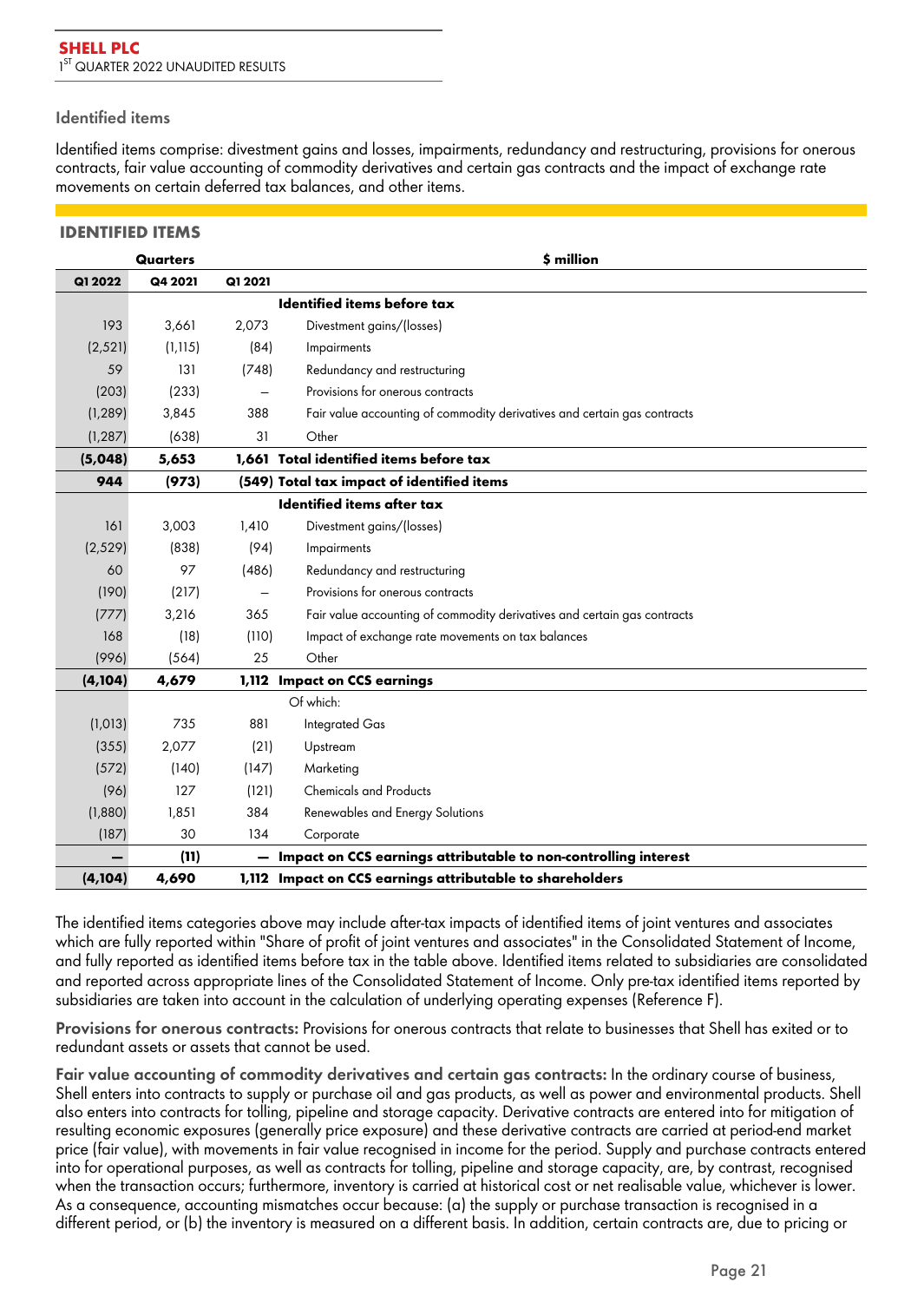delivery conditions, deemed to contain embedded derivatives or written options and are also required to be carried at fair value even though they are entered into for operational purposes. The accounting impacts are reported as identified items.

**Impacts of exchange rate movements on tax balances** represent the impact on tax balances of exchange rate movements arising on (a) the conversion to dollars of the local currency tax base of non-monetary assets and liabilities, as well as losses (this primarily impacts the Upstream and Integrated Gas segments) and (b) the conversion of dollardenominated inter-segment loans to local currency, leading to taxable exchange rate gains or losses (this primarily impacts the Corporate segment).

**Other identified items** represent other credits or charges that based on Shell management's assessment hinder the comparative understanding of Shell's financial results from period to period.

# B. Adjusted Earnings per share

Adjusted Earnings per share is calculated as Adjusted Earnings (see Reference A), divided by the weighted average number of shares used as the basis for basic earnings per share (see Note 3).

### C. Cash capital expenditure

Cash capital expenditure represents cash spent on maintaining and developing assets as well as on investments in the period. Management regularly monitors this measure as a key lever to delivering sustainable cash flows. Cash capital expenditure is the sum of the following lines from the Consolidated Statement of Cash flows: Capital expenditure, Investments in joint ventures and associates and Investments in equity securities.

|         | <b>Quarters</b> |         | \$ million                                   |
|---------|-----------------|---------|----------------------------------------------|
| Q1 2022 | Q4 2021         | Q1 2021 |                                              |
| 4,237   | 6,236           |         | 3,885 Capital expenditure                    |
| 755     | 145             | 69      | Investments in joint ventures and associates |
| 72      | 120             | 21      | Investments in equity securities             |
| 5,064   | 6,500           |         | 3,974 Cash capital expenditure               |
|         |                 |         | Of which:                                    |
| 863     | 1,014           | 897     | Integrated Gas                               |
| 1,707   | 1,504           | 1,481   | Upstream                                     |
| 473     | 829             | 383     | Marketing                                    |
| 998     | 1,410           | 1,018   | <b>Chemicals and Products</b>                |
| 985     | 1,617           | 168     | Renewables and Energy Solutions              |
| 37      | 127             | 28      | Corporate                                    |

# D. Return on average capital employed

Return on average capital employed ("ROACE") measures the efficiency of Shell's utilisation of the capital that it employs. Shell uses two ROACE measures: ROACE on a Net income basis and ROACE on an Adjusted Earnings plus Noncontrolling interest (NCI) basis, both adjusted for after-tax interest expense.

Both measures refer to Capital employed which consists of total equity, current debt and non-current debt.

#### *ROACE on a Net income basis*

In this calculation, the sum of income for the current and previous three quarters, adjusted for after-tax interest expense, is expressed as a percentage of the average capital employed for the same period.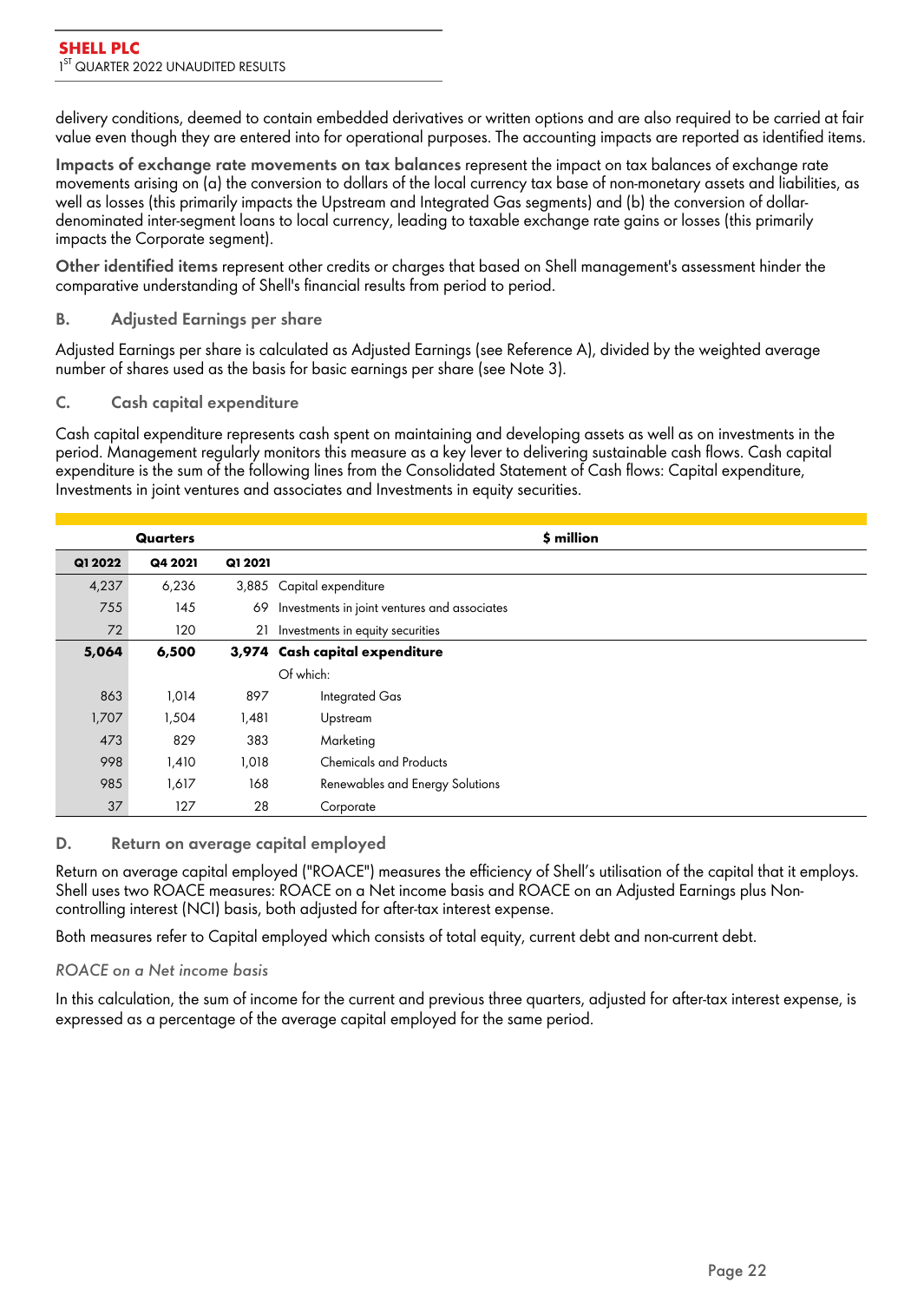| \$ million                                                           | Quarters |         |           |
|----------------------------------------------------------------------|----------|---------|-----------|
|                                                                      | Q1 2022  | Q4 2021 | Q1 2021   |
| Income - current and previous three quarters                         | 22,165   | 20,630  | (15,727)  |
| Interest expense after tax - current and previous three quarters     | 2,575    | 2.741   | 2,728     |
| Income before interest expense - current and previous three quarters | 24,740   | 23,371  | (12, 999) |
| Capital employed - opening                                           | 269,323  | 266,551 | 278,444   |
| Capital employed - closing                                           | 265,581  | 264,413 | 269,323   |
| Capital employed - average                                           | 267,452  | 265,482 | 273,883   |
| <b>ROACE on a Net income basis</b>                                   | 9.3%     | 8.8%    | (4.7)%    |

#### *ROACE on an Adjusted Earnings plus Non-controlling interest (NCI) basis*

In this calculation, the sum of Adjusted Earnings (see Reference A) plus non-controlling interest (NCI) excluding identified items for the current and previous three quarters, adjusted for after-tax interest expense, is expressed as a percentage of the average capital employed for the same period. This measure was previously referred to as "ROACE on a CCS basis excluding identified items" and was renamed to improve clarity with effect from the second quarter 2021. There is no change to the calculation outcome as a result of this nomenclature update.

| \$ million                                                                                                             |         | Quarters |         |  |
|------------------------------------------------------------------------------------------------------------------------|---------|----------|---------|--|
|                                                                                                                        | Q1 2022 | Q4 2021  | Q1 2021 |  |
| Adjusted Earnings - current and previous three quarters (Reference A)                                                  | 25,184  | 19,289   | 5,220   |  |
| Add: Income/(loss) attributable to NCI - current and previous three quarters                                           | 608     | 529      | 269     |  |
| Add: Current cost of supplies adjustment attributable to NCI - current and previous three quarters                     | (170)   | (119)    | (62)    |  |
| Less: Identified items attributable to NCI (Reference A) - current and previous three quarters                         | (19)    | (19)     | (10)    |  |
| Adjusted Earnings plus NCI excluding identified items - current and previous three<br>quarters                         | 25,642  | 19,718   | 5,437   |  |
| Add: Interest expense after tax - current and previous three quarters                                                  | 2,575   | 2,741    | 2,728   |  |
| Adjusted Earnings plus NCI excluding identified items before interest expense -<br>current and previous three quarters | 28,217  | 22,459   | 8,165   |  |
| Capital employed - average                                                                                             | 267,452 | 265,482  | 273,883 |  |
| <b>ROACE on an Adjusted Earnings plus NCI basis</b>                                                                    | 10.6%   | 8.5%     | 3.0%    |  |

#### E. Gearing

Gearing is a measure of Shell's capital structure and is defined as net debt as a percentage of total capital. Net debt is defined as the sum of current and non-current debt, less cash and cash equivalents, adjusted for the fair value of derivative financial instruments used to hedge foreign exchange and interest rate risks relating to debt, and associated collateral balances. Management considers this adjustment useful because it reduces the volatility of net debt caused by fluctuations in foreign exchange and interest rates, and eliminates the potential impact of related collateral payments or receipts. Debtrelated derivative financial instruments are a subset of the derivative financial instrument assets and liabilities presented on the balance sheet. Collateral balances are reported under "Trade and other receivables" or "Trade and other payables" as appropriate.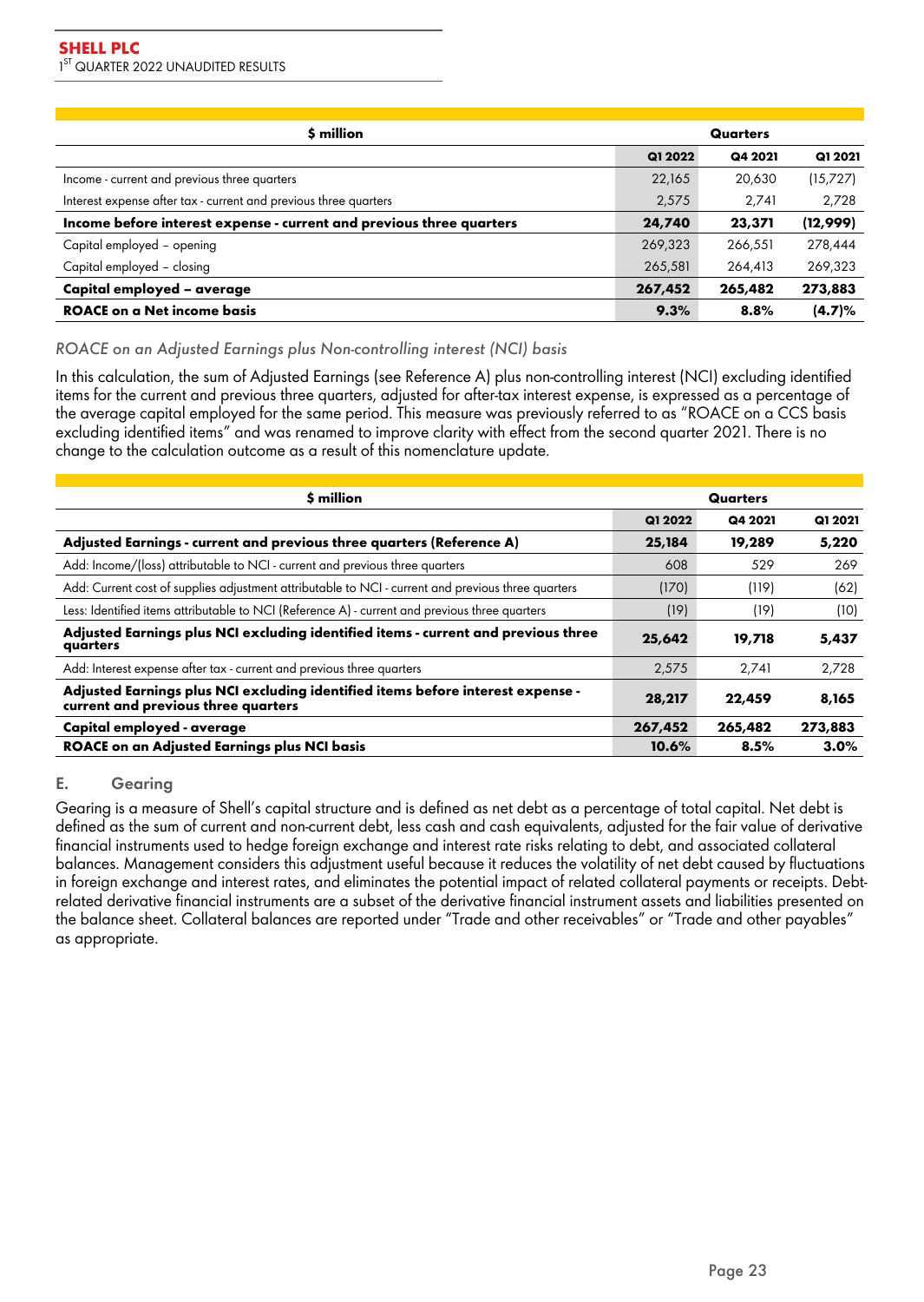| \$ million                                                                |                | Quarters                 |                |
|---------------------------------------------------------------------------|----------------|--------------------------|----------------|
|                                                                           | March 31, 2022 | <b>December 31, 2021</b> | March 31, 2021 |
| Current debt                                                              | 7,027          | 8,218                    | 14,541         |
| Non-current debt                                                          | 79,021         | 80,868                   | 87,828         |
| Total debt                                                                | 86,048         | 89,086                   | 102,369        |
| Of which lease liabilities                                                | 26,816         | 27,507                   | 28,177         |
| Add: Debt-related derivative financial instruments: net liability/(asset) | 1,269          | 424                      | (864)          |
| Add: Collateral on debt-related derivatives: net liability/(asset)        | (467)          | 16                       | 732            |
| Less: Cash and cash equivalents                                           | (38, 360)      | (36,970)                 | (30,985)       |
| Net debt                                                                  | 48,489         | 52,556                   | 71,252         |
| Add: Total equity                                                         | 179,533        | 175,326                  | 166,953        |
| Total capital                                                             | 228,022        | 227,882                  | 238,205        |
| Gearing                                                                   | 21.3%          | 23.1%                    | 29.9%          |

#### F. Operating expenses

Operating expenses is a measure of Shell's cost management performance, comprising the following items from the Consolidated Statement of Income: production and manufacturing expenses; selling, distribution and administrative expenses; and research and development expenses.

Underlying operating expenses is a measure aimed at facilitating a comparative understanding of performance from period to period by removing the effects of identified items, which, either individually or collectively, can cause volatility, in some cases driven by external factors.

|         | Quarters |                        | \$ million                                              |
|---------|----------|------------------------|---------------------------------------------------------|
| Q1 2022 | Q4 2021  | Q1 2021                |                                                         |
| 6,029   | 6,530    |                        | 6,808 Production and manufacturing expenses             |
| 3,239   | 2,867    |                        | 2,462 Selling, distribution and administrative expenses |
| 189     | 304      |                        | 166 Research and development                            |
| 9,457   | 9,701    |                        | 9,436 Operating expenses                                |
|         |          |                        | Of which identified items:                              |
| 59      | 131      | (747)                  | Redundancy and restructuring (charges)/reversal         |
| (117)   | (238)    | $\qquad \qquad \qquad$ | (Provisions)/reversal                                   |
| (144)   | (208)    | 35                     | Other                                                   |
| (201)   | (314)    | (712)                  |                                                         |
| 9,256   | 9,386    | 8,724                  | <b>Underlying operating expenses</b>                    |

# G. Free cash flow

Free cash flow is used to evaluate cash available for financing activities, including dividend payments and debt servicing, after investment in maintaining and growing the business. It is defined as the sum of "Cash flow from operating activities" and "Cash flow from investing activities".

Cash flows from acquisition and divestment activities are removed from Free cash flow to arrive at the Organic free cash flow, a measure used by management to evaluate the generation of free cash flow without these activities.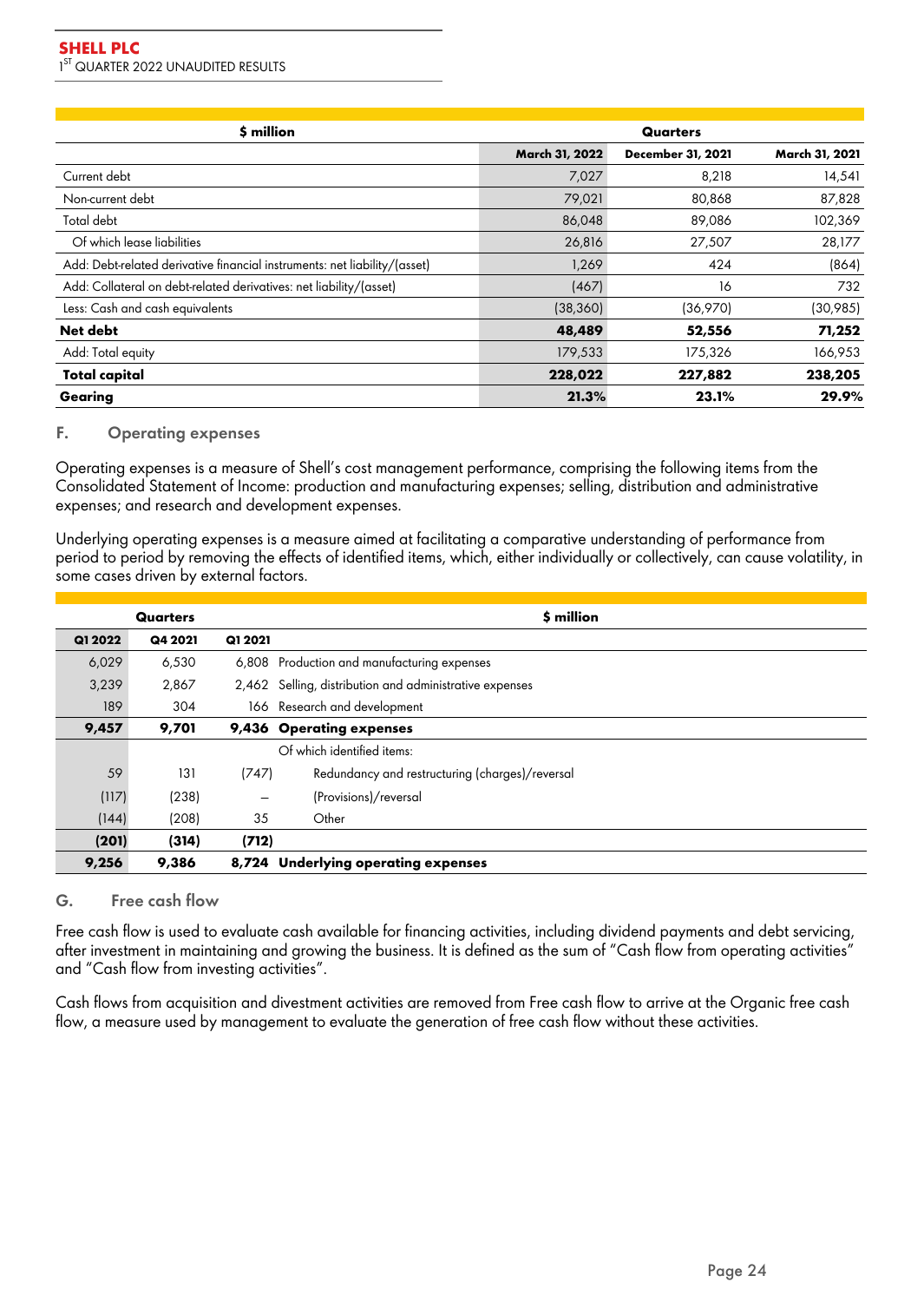| Quarters                 |         |         | \$ million                                                                      |
|--------------------------|---------|---------|---------------------------------------------------------------------------------|
| Q1 2022                  | Q4 2021 | Q1 2021 |                                                                                 |
| 14,815                   | 8,170   |         | 8,294 Cash flow from operating activities                                       |
| (4,273)                  | 2,579   |         | (590) Cash flow from investing activities                                       |
| 10,542                   | 10,749  |         | 7.704 Free cash flow                                                            |
| 708                      | 9,132   |         | 3,412 Less: Divestment proceeds (Reference I)                                   |
| $\overline{\phantom{m}}$ | 164     |         | - Add: Tax paid on divestments (reported under "Other investing cash outflows") |
| 513                      | 1.385   | 89.     | Add: Cash outflows related to inorganic capital expenditure                     |
| 10,347                   | 3,166   |         | 4,381 Organic free cash flow <sup>2</sup>                                       |

 $1$ . Cash outflows related to inorganic capital expenditure includes portfolio actions which expand Shell's activities through acquisitions and restructuring activities as reported in capital expenditure lines in the Consolidated Statement of Cash Flows.

<sup>2</sup>. Free cash flow less divestment proceeds, adding back outflows related to inorganic expenditure.

#### H. Cash flow from operating activities excluding working capital movements

Working capital movements are defined as the sum of the following items in the Consolidated Statement of Cash Flows: (i) (increase)/decrease in inventories, (ii) (increase)/decrease in current receivables, and (iii) increase/(decrease) in current payables.

Cash flow from operating activities excluding working capital movements is a measure used by Shell to analyse its operating cash generation over time excluding the timing effects of changes in inventories and operating receivables and payables from period to period.

| Quarters |         | \$ million                                                                     |
|----------|---------|--------------------------------------------------------------------------------|
| Q1 2022  | Q4 2021 | Q1 2021                                                                        |
| 14,815   | 8,170   | 8,294 Cash flow from operating activities                                      |
| (4,914)  | (860)   | (Increase)/decrease in inventories<br>(3.426)                                  |
| (10,005) | (6,799) | (Increase)/decrease in current receivables<br>(6.829)                          |
| 7,495    | 4.688   | Increase/(decrease) in current payables<br>5.865                               |
| (7, 425) | (2,971) | (4,390) (Increase)/decrease in working capital                                 |
| 22,240   | 11,140  | 12,683 Cash flow from operating activities excluding working capital movements |

#### I. Divestment proceeds

Divestment proceeds represent cash received from divestment activities in the period. Management regularly monitors this measure as a key lever to deliver sustainable cash flow.

| Quarters |         |         | <b>S</b> million                                                                                          |
|----------|---------|---------|-----------------------------------------------------------------------------------------------------------|
| Q1 2022  | Q4 2021 | Q1 2021 |                                                                                                           |
| 557      | 8.843   | 3.106   | Proceeds from sale of property, plant and equipment and businesses                                        |
| 138      | 137     | 275     | Proceeds from joint ventures and associates from sale, capital reduction and repayment of long-term loans |
| 12       | 151     | 31      | Proceeds from sale of equity securities                                                                   |
| 708      | 9,132   |         | 3,412 Divestment proceeds                                                                                 |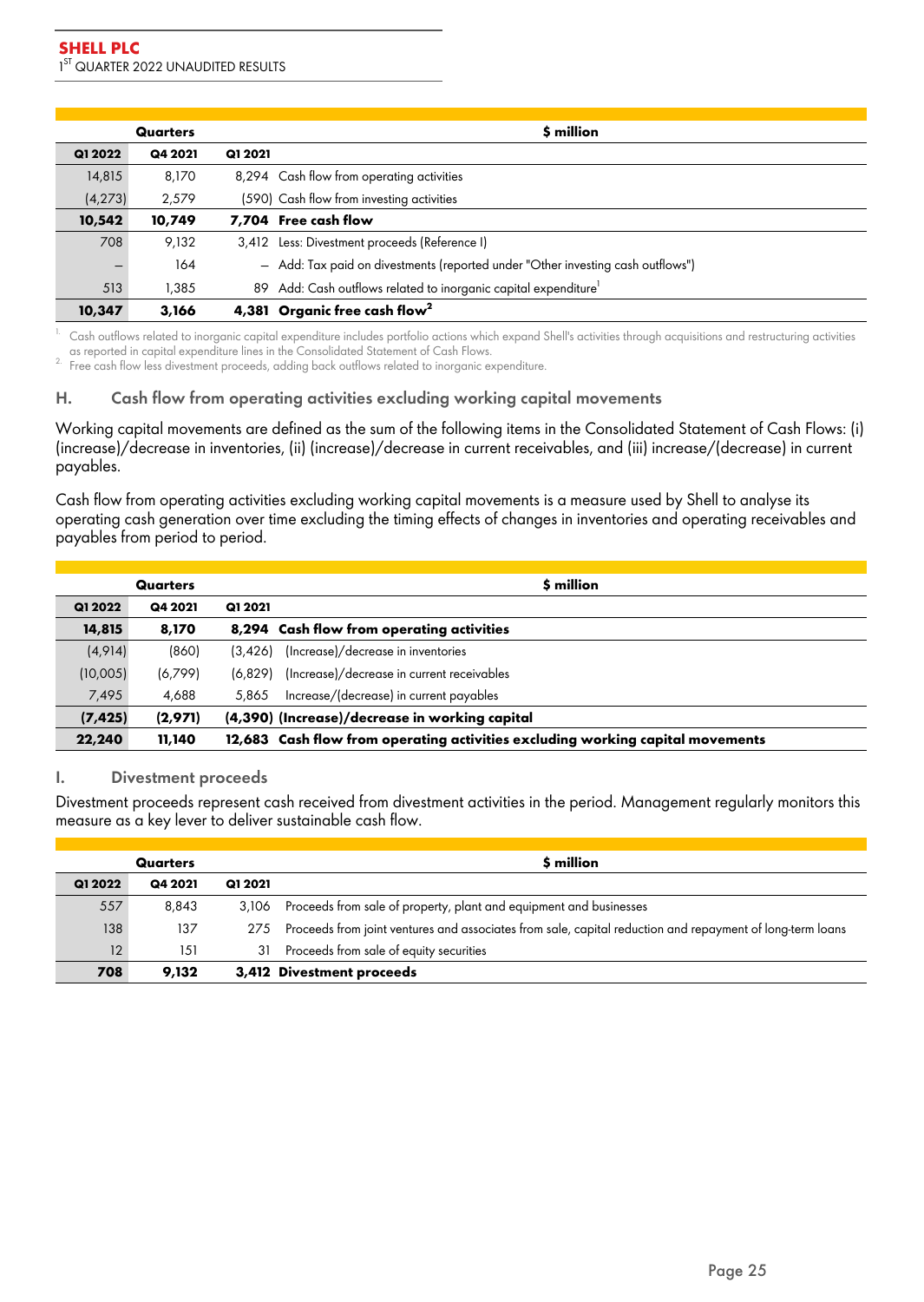#### **CAUTIONARY STATEMENT**

All amounts shown throughout this announcement are unaudited. All peak production figures in Portfolio Developments are quoted at 100% expected production. The numbers presented throughout this announcement may not sum precisely to the totals provided and percentages may not precisely reflect the absolute figures, due to rounding.

The companies in which Shell plc directly and indirectly owns investments are separate legal entities. In this Unaudited Condensed Interim Financial Report, "Shell", "Shell Group" and "Group" are sometimes used for convenience where references are made to Shell plc and its subsidiaries in general. Likewise, the words "we", "us" and "our" are also used to refer to Shell plc and its subsidiaries in general or to those who work for them. These terms are also used where no useful purpose is served by identifying the particular entity or entities. ''Subsidiaries'', "Shell subsidiaries" and "Shell companies" as used in this Unaudited Condensed Interim Financial Report refer to entities over which Shell plc either directly or indirectly has control. Entities and unincorporated arrangements over which Shell has joint control are generally referred to as "joint ventures" and "joint operations", respectively. "Joint ventures" and "joint operations" are collectively referred to as "joint arrangements". Entities over which Shell has significant influence but neither control nor joint control are referred to as "associates". The term "Shell interest" is used for convenience to indicate the direct and/or indirect ownership interest held by Shell in an entity or unincorporated joint arrangement, after exclusion of all third-party interest.

#### Forward-Looking Statements

This Unaudited Condensed Interim Financial Report contains forward-looking statements (within the meaning of the U.S. Private Securities Litigation Reform Act of 1995) concerning the financial condition, results of operations and businesses of Shell. All statements other than statements of historical fact are, or may be deemed to be, forward-looking statements. Forward-looking statements are statements of future expectations that are based on management's current expectations and assumptions and involve known and unknown risks and uncertainties that could cause actual results, performance or events to differ materially from those expressed or implied in these statements. Forward-looking statements include, among other things, statements concerning the potential exposure of Shell to market risks and statements expressing management's expectations, beliefs, estimates, forecasts, projections and assumptions. These forward-looking statements are identified by their use of terms and phrases such as "aim", "ambition", ''anticipate'', ''believe'', ''could'', ''estimate'', ''expect'', ''goals'', ''intend'', ''may'', "milestones", ''objectives'', ''outlook'', ''plan'', ''probably'', ''project'', ''risks'', "schedule", ''seek'', ''should'', ''target'', ''will'' and similar terms and phrases. There are a number of factors that could affect the future operations of Shell and could cause those results to differ materially from those expressed in the forward-looking statements included in this Unaudited Condensed Interim Financial Report, including (without limitation): (a) price fluctuations in crude oil and natural gas; (b) changes in demand for Shell's products; (c) currency fluctuations; (d) drilling and production results; (e) reserves estimates; (f) loss of market share and industry competition; (g) environmental and physical risks; (h) risks associated with the identification of suitable potential acquisition properties and targets, and successful negotiation and completion of such transactions; (i) the risk of doing business in developing countries and countries subject to international sanctions; (j) legislative, judicial, fiscal and regulatory developments including regulatory measures addressing climate change; (k) economic and financial market conditions in various countries and regions; (l) political risks, including the risks of expropriation and renegotiation of the terms of contracts with governmental entities, delays or advancements in the approval of projects and delays in the reimbursement for shared costs; (m) risks associated with the impact of pandemics, such as the COVID-19 (coronavirus) outbreak; and (n) changes in trading conditions. No assurance is provided that future dividend payments will match or exceed previous dividend payments. All forward-looking statements contained in this Unaudited Condensed Interim Financial Report are expressly qualified in their entirety by the cautionary statements contained or referred to in this section. Readers should not place undue reliance on forwardlooking statements. Additional risk factors that may affect future results are contained in Shell plc's Form 20-F for the year ended December 31, 2021 (available at www.shell.com/investor and www.sec.gov). These risk factors also expressly qualify all forward-looking statements contained in this Unaudited Condensed Interim Financial Report and should be considered by the reader. Each forward-looking statement speaks only as of the date of this Unaudited Condensed Interim Financial Report, May 5, 2022. Neither Shell plc nor any of its subsidiaries undertake any obligation to publicly update or revise any forward-looking statement as a result of new information, future events or other information. In light of these risks, results could differ materially from those stated, implied or inferred from the forward-looking statements contained in this Unaudited Condensed Interim Financial Report.

#### Shell's net carbon footprint

Also, in this Unaudited Condensed Interim Financial Report we may refer to Shell's "Net Carbon Footprint" or "Net Carbon Intensity", which include Shell's carbon emissions from the production of our energy products, our suppliers' carbon emissions in supplying energy for that production and our customers' carbon emissions associated with their use of the energy products we sell. Shell only controls its own emissions. The use of the term Shell's "Net Carbon Footprint" or "Net Carbon Intensity" are for convenience only and not intended to suggest these emissions are those of Shell plc or its subsidiaries.

#### Shell's Net-Zero Emissions Target

Shell's operating plan, outlook and budgets are forecasted for a ten-year period and are updated every year. They reflect the current economic environment and what we can reasonably expect to see over the next ten years. Accordingly, they reflect our Scope 1, Scope 2 and Net Carbon Footprint (NCF) targets over the next ten years. However, Shell's operating plans cannot reflect our 2050 net-zero emissions target and 2035 NCF target, as these targets are currently outside our planning period. In the future, as society moves towards net-zero emissions, we expect Shell's operating plans to reflect this movement. However, if society is not net zero in 2050, as of today, there would be significant risk that Shell may not meet this target.

#### Forward Looking Non-GAAP measures

This Unaudited Condensed Interim Financial Report may contain certain forward-looking non-GAAP measures such as cash capital expenditure and divestments. We are unable to provide a reconciliation of these forward-looking Non-GAAP measures to the most comparable GAAP financial measures because certain information needed to reconcile those Non-GAAP measures to the most comparable GAAP financial measures is dependent on future events some of which are outside the control of Shell, such as oil and gas prices, interest rates and exchange rates. Moreover, estimating such GAAP measures with the required precision necessary to provide a meaningful reconciliation is extremely difficult and could not be accomplished without unreasonable effort. Non-GAAP measures in respect of future periods which cannot be reconciled to the most comparable GAAP financial measure are calculated in a manner which is consistent with the accounting policies applied in Shell plc's consolidated financial statements.

The contents of websites referred to in this Unaudited Condensed Interim Financial Report do not form part of this Unaudited Condensed Interim Financial Report.

We may have used certain terms, such as resources, in this Unaudited Condensed Interim Financial Report that the United States Securities and Exchange Commission (SEC) strictly prohibits us from including in our filings with the SEC. Investors are urged to consider closely the disclosure in our Form 20-F, File No 1-32575, available on the SEC website www.sec.gov.

#### This announcement contains inside information.

May 5, 2022